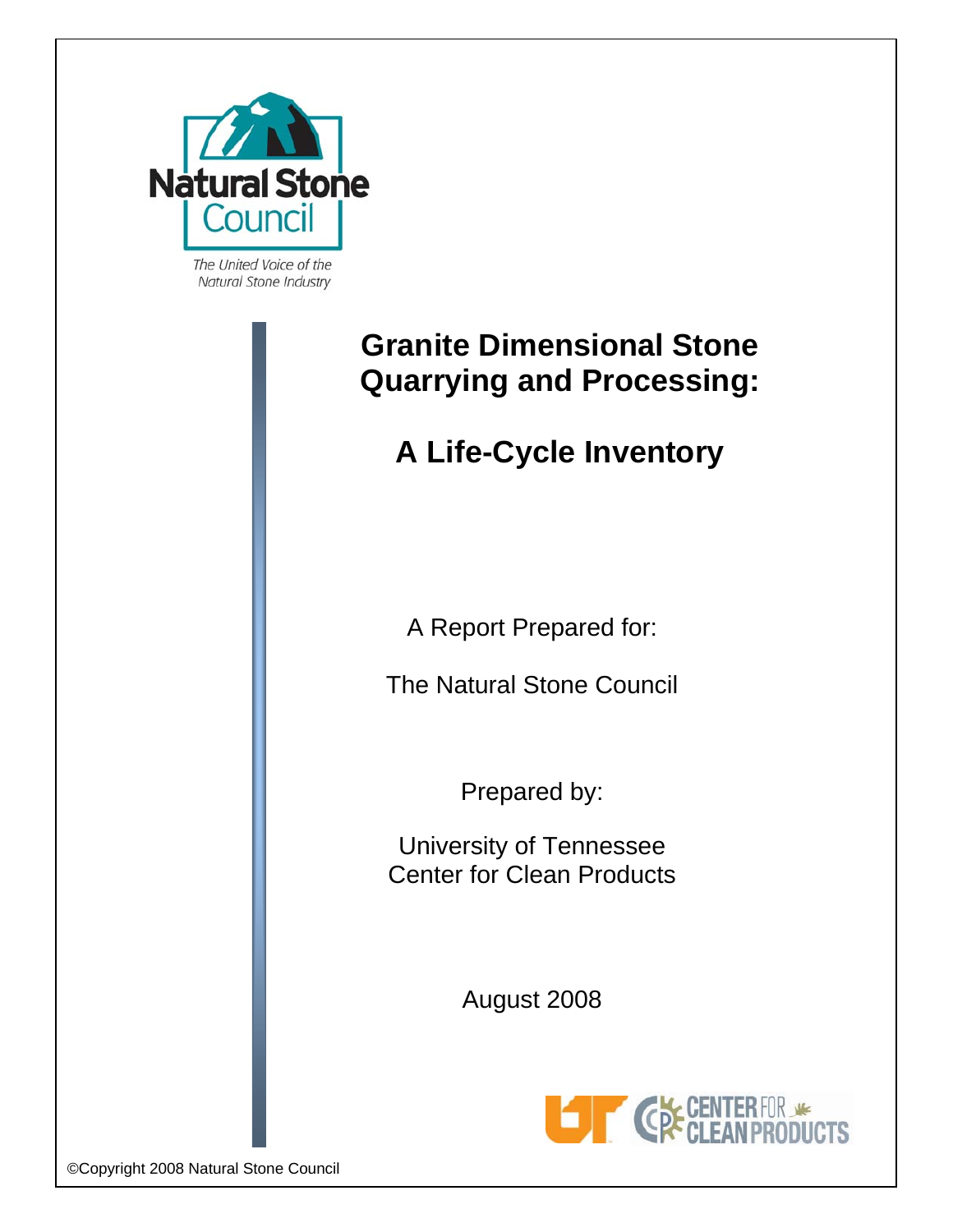### Table of Contents

| <b>1 INTRODUCTION</b>                                                  |                   |
|------------------------------------------------------------------------|-------------------|
| <b>2 GRANITE QUARRYING AND PROCESSING OPERATIONS</b>                   | 2                 |
| 2.1 GRANITE<br><b>2.2 GRANITE QUARRYING OPERATIONS</b>                 | 2<br>$\mathbf{2}$ |
| <b>2.3 GRANITE PROCESSING OPERATIONS</b>                               | 3                 |
| <b>3 LCI METHODOLOGY</b>                                               | 5                 |
| <b>3.1 LCI DATA COLLECTION</b>                                         | 5                 |
| <b>3.2 QUALITY OF LCI DATA SET</b><br><b>3.3 LCI BOUNDARIES</b>        | 5<br>5            |
| 3.3.1 GRANITE QUARRY OPERATIONS<br>3.3.2 GRANITE PROCESSING OPERATIONS | 5<br>6            |
| <b>4 LCI RESULTS</b>                                                   | 7                 |
| <b>REFERENCES</b>                                                      | 25                |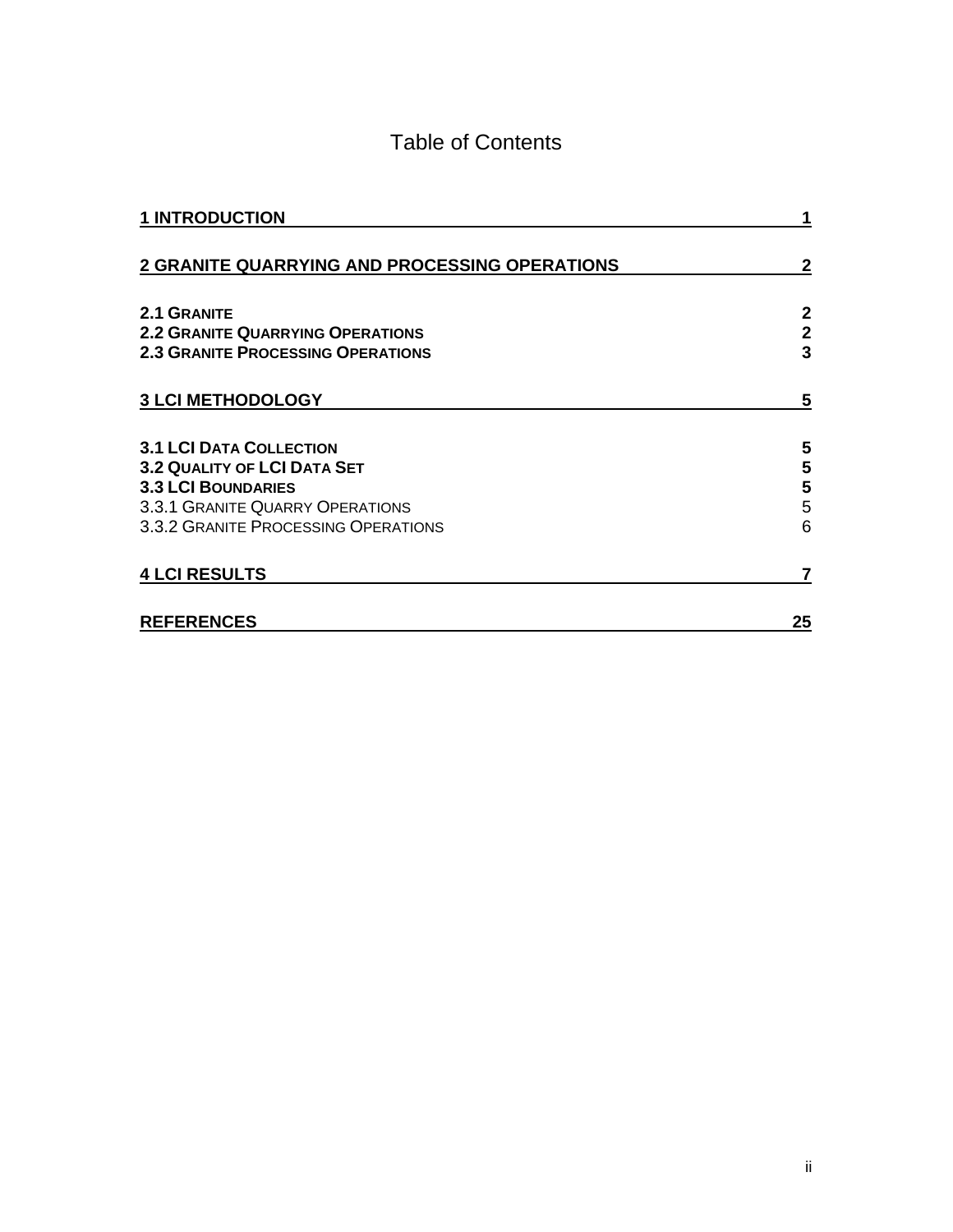## List of Figures

| FIGURE 2. PROCESS FLOW DIAGRAM FOR GRANITE PROCESSING OPERATIONS3 |  |
|-------------------------------------------------------------------|--|

### List of Tables

| TABLE 5. OTHER ANCILLARY INPUTS FOR GRANITE QUARRYING AND PROCESSING.  23 |  |
|---------------------------------------------------------------------------|--|
| TABLE 6. OTHER ANCILLARY OUTPUTS FOR GRANITE QUARRYING AND PROCESSING 24  |  |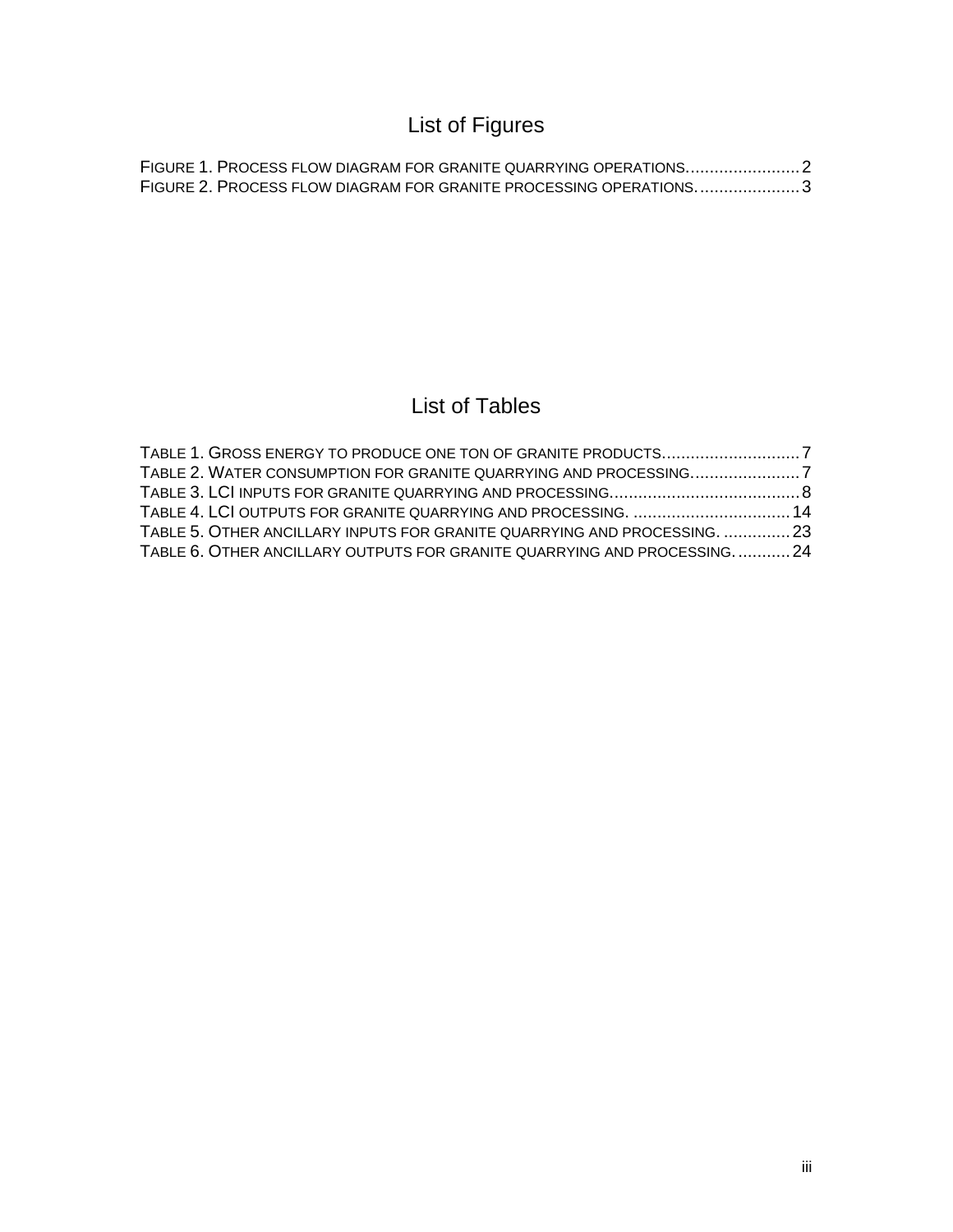## <span id="page-3-1"></span><span id="page-3-0"></span>**1 Introduction**

The Natural Stone Council (NSC) is a collaboration of businesses and trade associations that have come together to promote the use of Genuine Stone in commercial and residential applications. By pooling resources, their goal is to increase the understanding of, preference for, and consumption of these natural products. Trade associations affiliated with the NSC include Allied Stone Industries, Building Stone Institute, Elberton Granite Association, Indiana Limestone Institute, Marble Institute of America, National Building Granite Quarries Association, and the National Slate Association.

Recognizing that green building was becoming a permanent element of the marketplace, the NSC established a Sustainability Committee made up of key industry members to elevate the issue of sustainability within the industry and provide a body responsible for planning and implementing relevant initiatives. In 2007, the NSC Sustainability Committee engaged in a partnership with the Center for Clean Products (CCP) at the University of Tennessee to assess current industry operations relating to dimensional stone production. Prior to this evaluation, the environmental implications of stone extraction and fabrication processes had received little attention compared to other industries. In particular, life-cycle inventory (LCI) data on natural stone products was limited, not well documented, and out-of-date. This information gap was partially due to the size and varying scale of industry members, the vast diversity of products and materials produced, and the global distribution of stone quarrying activities. As such, this work presents the most comprehensive survey to-date of the natural stone industry's practices.

Provided in the following text are the results of the first phase of a three-year project launched by the NSC to benchmark and improve the environmental profile of the natural stone industry. Specifically, the information that follows is an initial LCI characterizing granite extraction and production operations in North America. These data will serve as a baseline from which industry best practices can be identified, comparisons to competing products can be made with regard to environmental considerations, and future research can be prioritized.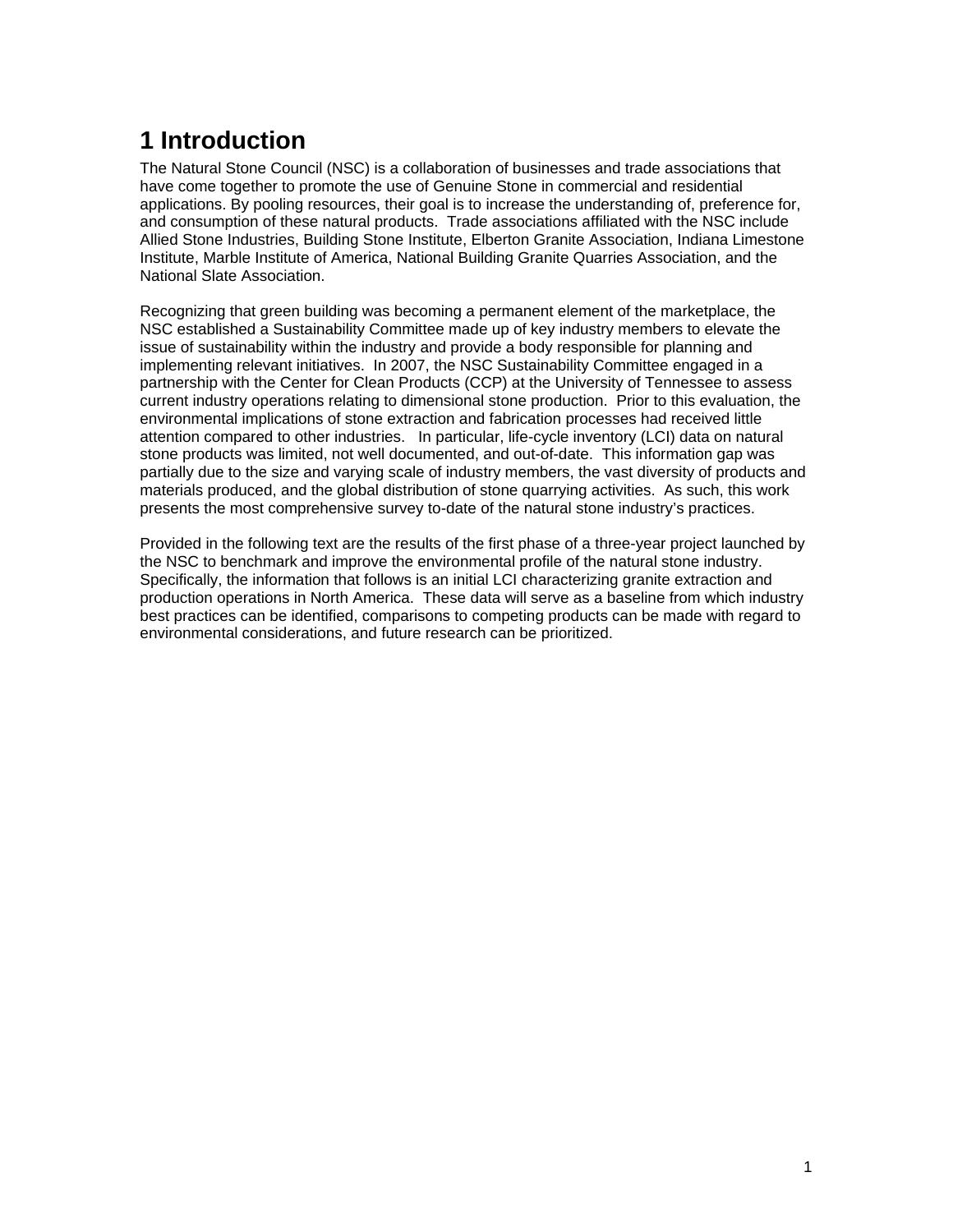## <span id="page-4-1"></span><span id="page-4-0"></span>**2 Granite Quarrying and Processing Operations**

#### <span id="page-4-2"></span>*2.1 Granite*

Granite is an intrusive igneous rock which is widely distributed throughout Earth's crust at a range of depths up to 31 mi (50 km). Granite's characteristic grainy structure and strength is the result of many individual crystalline structures which form tightly together as magma slowly cools within large, deeply buried rock bodies known as plutons. True granite contains 20-60% quartz as well as both plagioclase and alkali feldspars of which the former may not exceed general balance. Other minerals such as [hornblende](http://geology.about.com/library/bl/images/blhornblende.htm) and [biotite](http://geology.about.com/library/bl/images/blbiotite.htm) may also occur in granite, accounting for its variety of appearances (Alden 2004).

Commercially, the term 'granite' includes a range of other types of non-granite dimension stone including any feldspathic crystalline rocks or other igneous or metamorphic rocks which possess qualities similar to granite's grainy, interlocking texture. Many variations of granite appear on the commercial market with white, gray, pink, and red being the most common primary colors. Greens and browns are also available as well as darker grays and black.

Commercial granite is the second largest category of dimensional stone after limestone. Granite is currently produced in 17 U.S. states with Massachusetts, Vermont, Georgia, South Dakota, and New Hampshire leading production (Dolley 2007). Its primary uses include curbing, monumental rough and dressed stone, as well as an array of applications throughout the building industry; this study focuses on dimensional granite production. Two general phases of granite production exist: quarrying and processing. Each of these phases is described below.

#### <span id="page-4-3"></span>*2.2 Granite Quarrying Operations*

Extraction (more commonly referred to as quarrying) consists of removing blocks or pieces of stone from an identified and unearthed geologic deposit. Differences in the particular quarrying techniques used often stems from variations in the physical properties of the deposit itself—such as density, fracturing/bedding planes, and depth—financial considerations, and the site owner's preference. Nevertheless, the process is relatively simple: locate or create (minimal) breaks in the stone, remove the stone using heavy machinery, secure the stone on a vehicle for transport, and move the material to storage. A flow diagram of typical quarrying operations is shown in Figure 1.



<span id="page-4-4"></span>**Figure 1. Process flow diagram for granite quarrying operations.**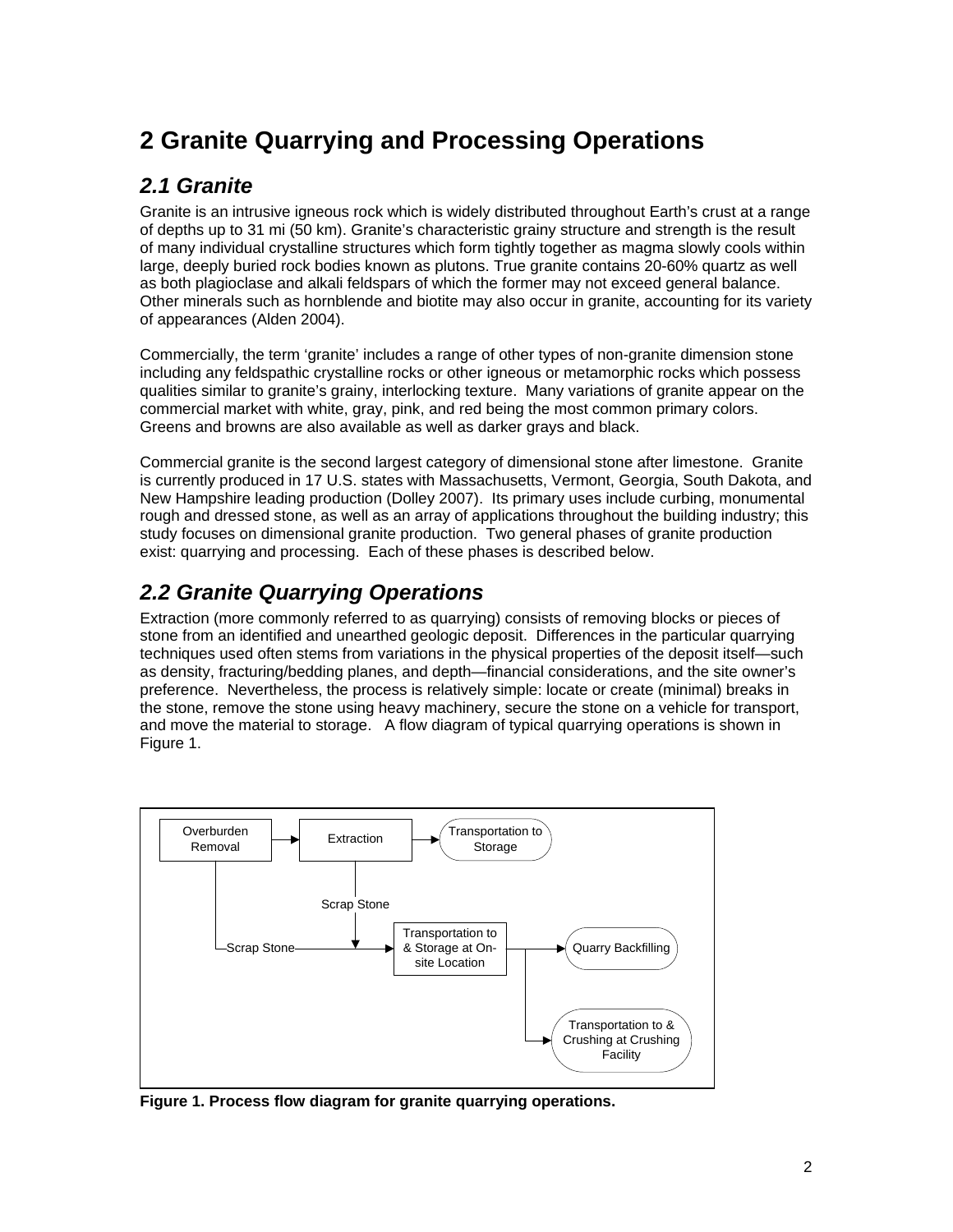<span id="page-5-0"></span>As shown in Figure 1, the first step in quarrying is to gain access to the granite deposit. This is achieved by removing the layer of earth, vegetation, and rock unsuitable for product—collectively referred to as overburden—with heavy equipment and transferring to onsite storage for potential use in later reclamation of the site. After the face of the granite is exposed, the stone is removed from the quarry in benches, usually 8 to 12 feet square extending 20 feet or more using a variety of techniques suitable to the geology and characteristics of the granite deposit. Quarrying operations typically include the drilling of holes along the perimeter of the bench, followed by either cutting the stone out of the deposit using saws equipped with diamond wire, or by splitting the stone using hydraulic splitters or small explosive charges. Once the bench is cut or split loose from the deposit, heavy equipment is used to lift the granite bench and transfer it to an inspection area for grading, temporary storage, occasional preprocessing into slabs, and eventual shipment from the site. Granite of insufficient quality or size for current demand is stored on-site for future use, crushed for use in paving and construction applications, or stored for future site reclamation activities.

#### <span id="page-5-1"></span>*2.3 Granite Processing Operations*

Processing operations include much more variation than extraction. Nevertheless, the general procedures begin with initial cutting, followed by application of a finish, and conclude with a second cutting or shaping step. Due to the array of stone products, the second and/or third steps may be eliminated, specifically when the product will have a "natural" appearance. Figure 2 depicts the fabrication process.



<span id="page-5-2"></span>Figure 2. Process flow diagram for granite processing operations.

Processing commences with transportation of the (raw) stone from the quarry to the processing facility, as depicted by Figure 2. It should be noted that this step may consist of multiple transportation steps; prior to reaching the doors of the facility, the stone may be transferred to a number of vendors or distribution locations worldwide. Additionally, some granite (blocks) may have been cut into slabs before reaching the main fabrication plant. These are most commonly sliced to a thickness of 3/4 in (2 cm) or 1-1/4 in (3 cm) in lengths of approximately10-12 ft and widths around 3-5 ft. The route that the stone takes through the plant therefore depends on its physical state upon arrival, as well as the product to be produced.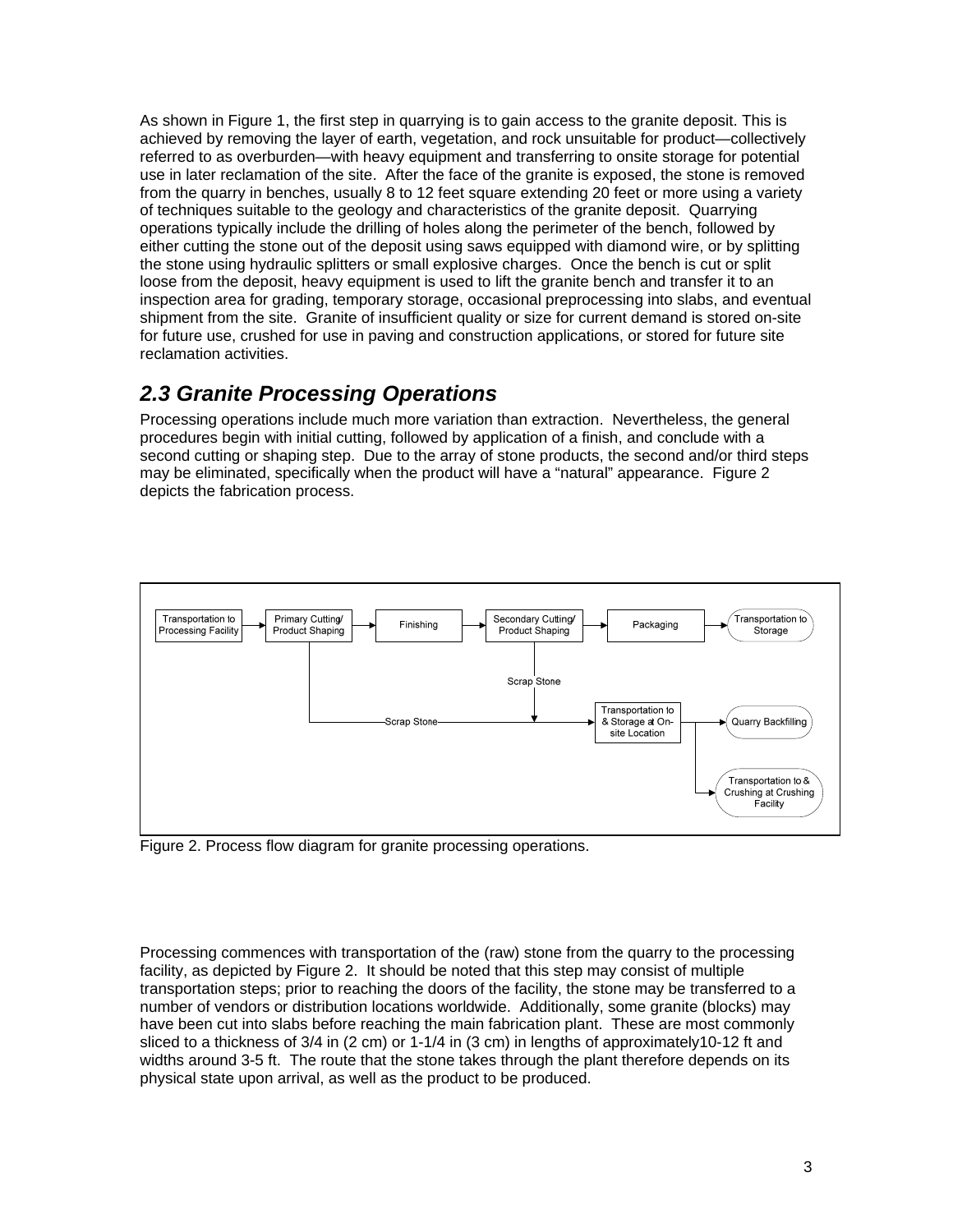The first step of the process is a primary cutting or shaping of the material. This is typically accomplished for granite using a circular blade saw, but a diamond wire saw, a gang saw with steel shot, or a splitter can also be implemented. When operating a circular or diamond wire saw, a continuous stream of water over the saw is required in order to dissipate heat generated by the process; sufficiently-elevated temperature can cause major machine and material damage. Natural-faced products, such as veneer or flooring, may be completed with this step, while other products require a finishing application, secondary cutting, or both.

An array of finishing applications exists, and each uses specific types of equipment to accomplish the resulting appearance. Polished or honed finishing is frequently given to granite products, but thermal finishes are also common. The former is applied manually and/or mechanically through the use of polishing pads, while thermal finishes are applied with a flame or blow torch apparatus.

A secondary shaping step may be necessary if the product includes any features or custom size or shape. As with primary cutting, a circular blade saw as well as a diamond wire saw are the most common tools implemented for granite. High-pressure water, a CNC (computer numerical control) machine, or a splitter also may perform the shaping. Cooling water is again necessary for large circular and diamond wire saws, as well as for cutting with high-pressure water and a CNC. Splitters are simply guillotine-like machines and are operated hydraulically.

Once a product is completed, it is packaged and stored for shipment or direct sale. Granite of insufficient quality or size for current demand is stocked on-site for future use, crushed for use in paving and construction applications, or stored for site reclamation activities.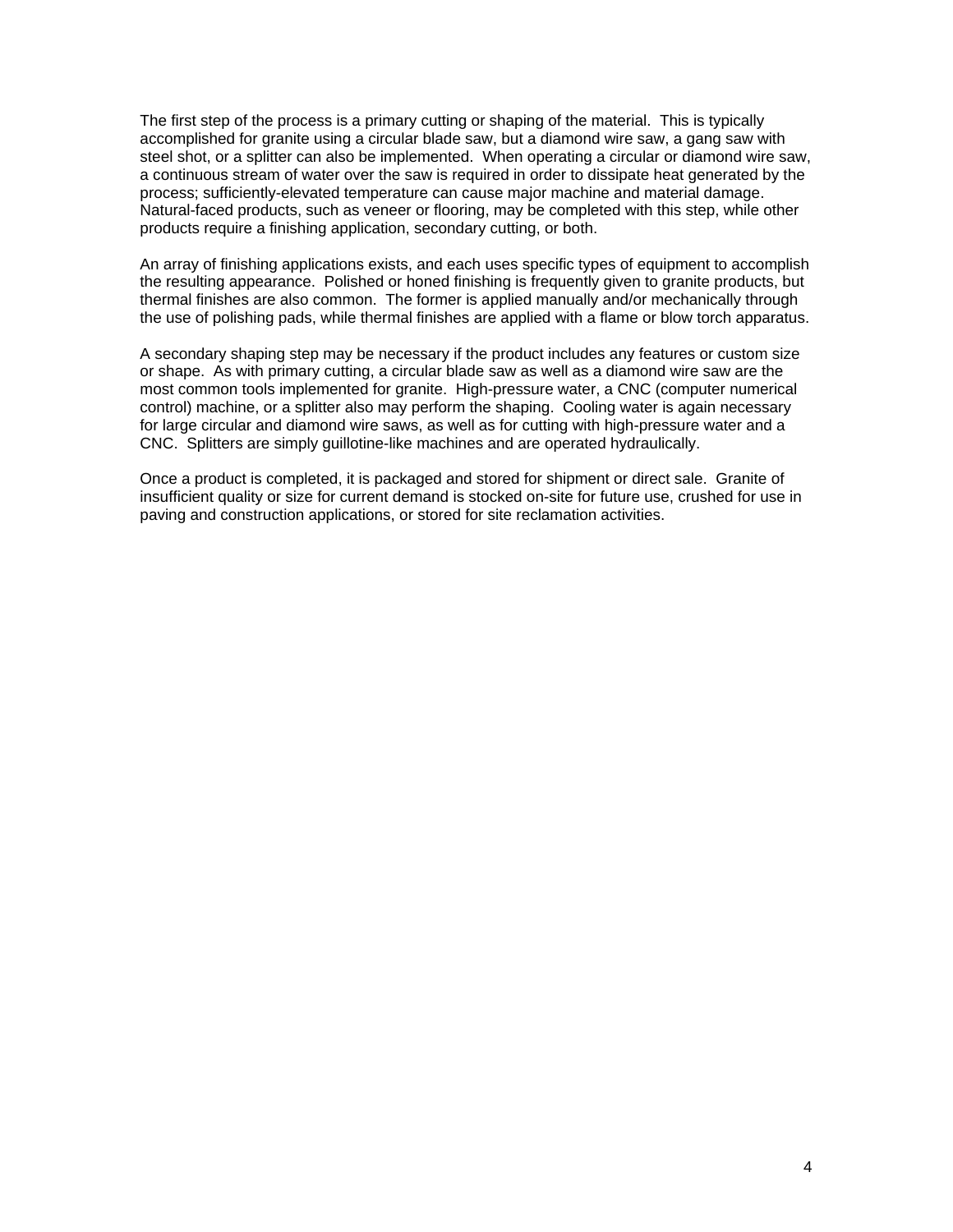## <span id="page-7-1"></span><span id="page-7-0"></span>**3 LCI Methodology**

#### <span id="page-7-2"></span>*3.1 LCI Data Collection*

Information for this study was acquired through the distribution of a technical data collection tool. This survey was developed by the Center for Clean Products after touring approximately 15 stone quarries and processing facilities located throughout the United States, and through extensive consultation with industry experts and quarry operators. Choosing a diverse array of facilities was key to this process as a broad understanding of stone industry operations was needed to fashion questions that apply to all members. As such, facilities of diverse magnitudes, locations, and products were toured during the beginning half of 2007.

The survey was distributed to granite quarries and processing facilities throughout North America in January of 2008. Responses were received, follow-up conducted, and the resulting data aggregated and analyzed in the period from March to July 2008.

### <span id="page-7-3"></span>*3.2 Quality of LCI Data Set*

The dataset presented in this report represents approximately 700,000 tons of quarried granite and nearly 175,000 tons of dimensional granite products generated in North America. Data also reflects a diversity of operations with respect to size and location. Respondents indicated annual quarry production ranging from approximately 400 tons to 240,000 tons, while processors reported a range of roughly 90-55,000 tons/year. Quarry data were submitted from companies located in 71% of the 17 states containing active quarries in 2006 (Dolley 2007), as well as two Canadian provinces. Reporting processing facilities are located in 17 states and one Canadian province.

### <span id="page-7-4"></span> **3.3 LCI Boundaries**

#### <span id="page-7-5"></span>**3.3.1 Granite Quarry Operations**

The LCI for quarry operations includes the inputs and outputs for each of the processes depicted in Figure 1. Specifically, processes and operations represented in the inventory presented in this report include:

- Removal of overburden using heavy equipment
- Transfer of overburden to on-site storage
- Quarry operations required to remove stone from deposit including drilling, cutting, splitting, and use of explosive charges.
- On-site transport of stone using heavy equipment.
- Transport of scrap stone to on-site storage
- Onsite generation of energy and compressed air
- Capture and treatment of wastewater
- Upstream production of energy and fuels

Equipment and ancillary materials (e.g. drill bits, maintenance items) are listed in Tables 5 and 6 but have not been included in this inventory.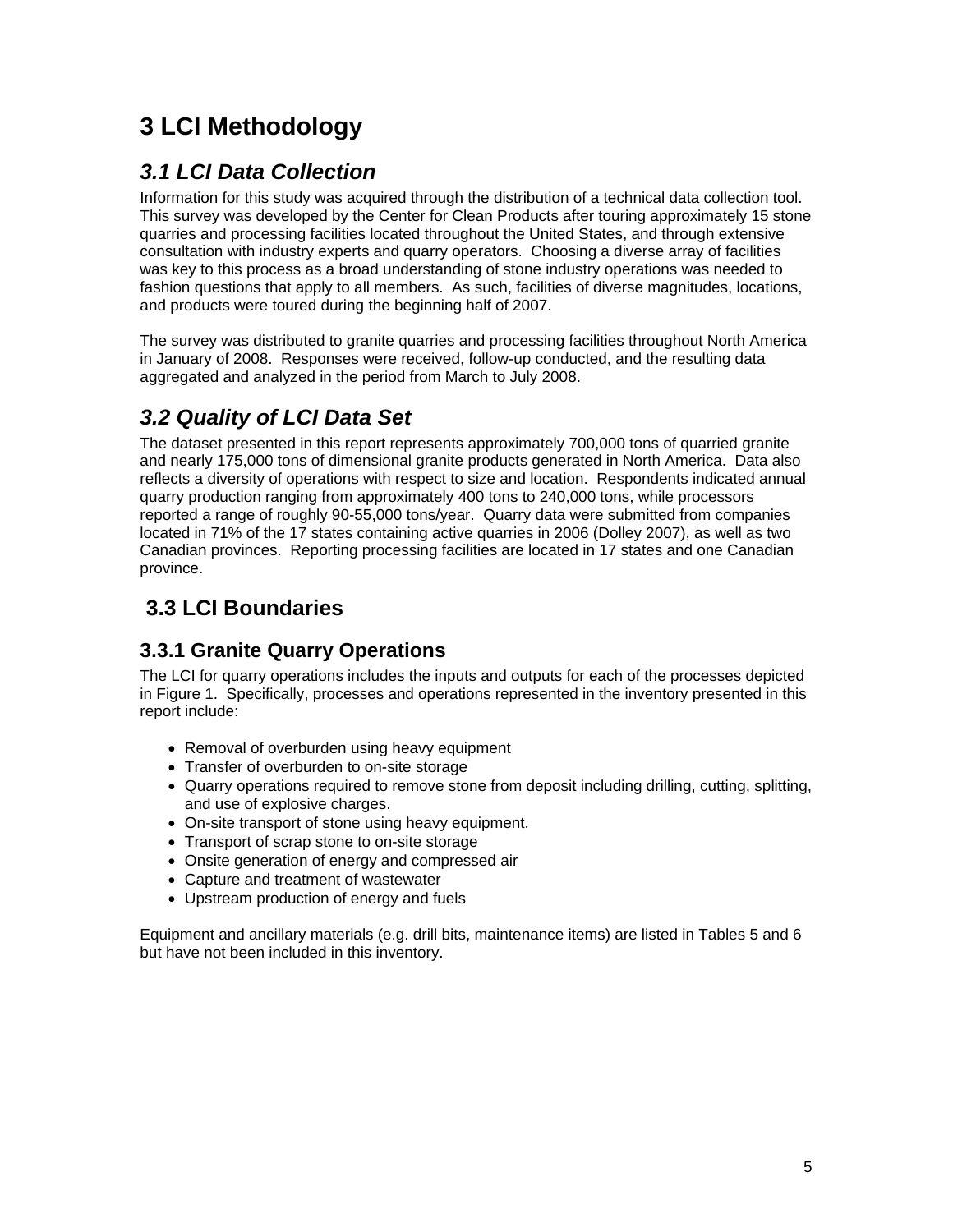#### <span id="page-8-1"></span><span id="page-8-0"></span>**3.3.2 Granite Processing Operations**

The LCI for granite processing operations includes the inputs and outputs for each of the processes depicted in Figure 2. Specifically, processes and operations represented in this portion of the inventory include:

- Primary shaping of stone into large, less-refined pieces, such as slabs or veneer
- Application of a surface finish or texture
- Secondary shaping, including hand detailing, of stone into specific products
- Packaging of finished granite products or slabs for shipment
- On-site transport of stone using heavy equipment, such as forklifts
- Transport of scrap stone to on-site storage or reclamation
- Onsite generation of energy and compressed air
- Capture and treatment of wastewater and other waste materials such as dust
- Maintenance activities for processing machinery and heavy equipment
- Upstream production of energy and fuels

Light equipment and materials (e.g. drill bits) are listed in Tables 5 and 6 but have not been included in this inventory.

Since a fabrication facility often processes more than one stone type, each facility was categorized as a "granite" facility if the majority of their production was indicated to be granite. Under this condition, 84% of respondents who are labeled "granite" processors indicate that at least 75% of their production is granite. The majority of the remaining 16% claimed that granite composed 60-70% of their production.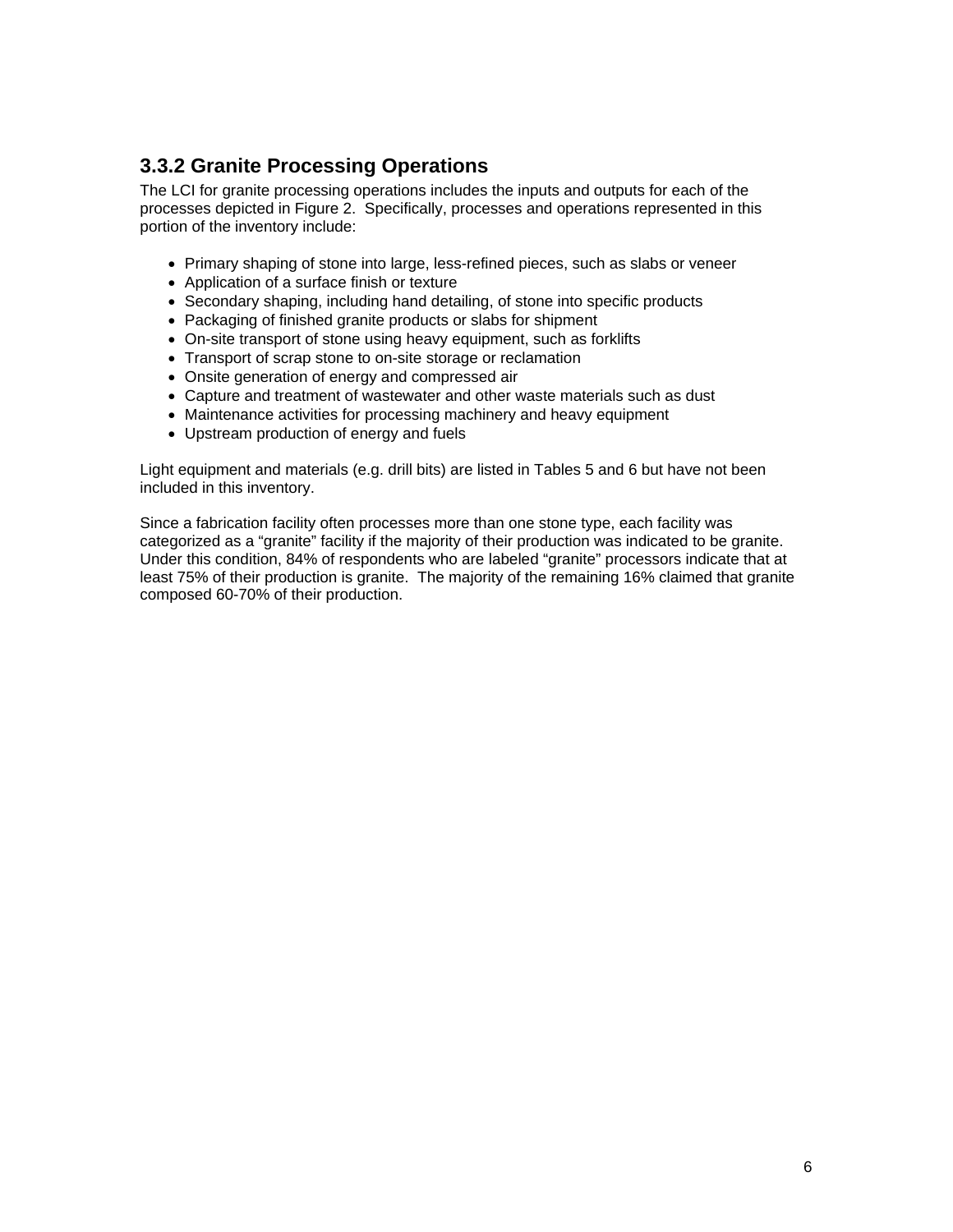## <span id="page-9-1"></span><span id="page-9-0"></span>**4 LCI Results**

Data have been obtained for the quarrying and processing of 700,000 tons and 175,000 tons of granite, respectively. The average gross energy required to produce one ton of dimensional granite is 5.60 million BTUs. Table 1 shows the breakdown of this gross energy per ton of granite product produced. Table 2 displays the water required for the same production. Table 3 and 4 display the life-cycle inputs and outputs for both the quarrying and stone processing operations, as well as their accumulated totals. Table 5 gives the additional ancillary inputs required for the quarrying and stone processing operations, and Table 6 gives the ancillary outputs for these same processes. (Note that Tables 5 and 6 may be incomplete as the level of detail reported for ancillary materials was particularly varied.) Each of these tables are available in an excel spreadsheet for your convenience on the Natural Stone Council website.

Note that the abbreviations found in Tables 1-4 imply the following:

- W = Withheld to avoid disclosure of company proprietary information
- $\bullet$  N/A = Not applicable due to a lack of data
- <span id="page-9-2"></span>•  $NR = Not$  reported by any facility (i.e., all surveys left this survey question blank)

| ັ                  |                                     |               |              |  |  |  |
|--------------------|-------------------------------------|---------------|--------------|--|--|--|
| <b>Energy Type</b> | <b>Energy Consumption (Btu/ton)</b> |               |              |  |  |  |
|                    | Quarrying                           | Processing    | Total        |  |  |  |
| Electricity        | $1.77E + 05$                        | $1.65E + 06$  | $1.83E + 06$ |  |  |  |
| <b>Natural Gas</b> | 1.16E-03                            | $2.32E + 06$  | $2.32E + 06$ |  |  |  |
| Propane            | $6.71E + 05$                        | $1.38E + 0.5$ | $8.09E + 05$ |  |  |  |
| Diesel             | $3.96E + 05$                        | $1.58E + 0.5$ | $5.54E + 05$ |  |  |  |
| Gasoline           | $2.55E + 04$                        | $5.25E + 04$  | 7.80E+04     |  |  |  |
| <b>Other Fuel</b>  | 8.70E+02                            | W             | 8.70E+02     |  |  |  |
| TOTAL              | $1.27E + 06$                        | $4.33E + 06$  | 5.60E+06     |  |  |  |

Table 1. Gross energy to produce one ton of granite products.<sup>1</sup>

<sup>1</sup>These values represent the total energy consumption at the quarry and processing sites only. See Table 3 for the complete LCI energy data.

|  | Table 2. Water consumption for granite quarrying and processing. $\textsuperscript{2}$ |  |  |  |
|--|----------------------------------------------------------------------------------------|--|--|--|
|  |                                                                                        |  |  |  |
|  |                                                                                        |  |  |  |

<span id="page-9-3"></span>

| <b>Energy Type</b> | <b>Water Consumption (gal/ton)</b> |              |              |  |  |  |
|--------------------|------------------------------------|--------------|--------------|--|--|--|
|                    | Quarrying                          | Processing   | Total        |  |  |  |
| Groundwater        | $4.63E + 01$                       | $7.09E + 03$ | $7.13E + 03$ |  |  |  |
| Surface water      | $1.39E + 02$                       | $1.37E + 03$ | $1.51E + 03$ |  |  |  |
| Public supply      | $1.25E + 00$                       | $1.37E + 02$ | $1.38E + 02$ |  |  |  |
| ΤΩΤΑΙ              | $1.87E + 02$                       | $8.59E + 03$ | 8.78E+03     |  |  |  |

 $2$ These values represent the total water consumption at the quarry and processing sites only. See Table 3 for the complete LCI water data.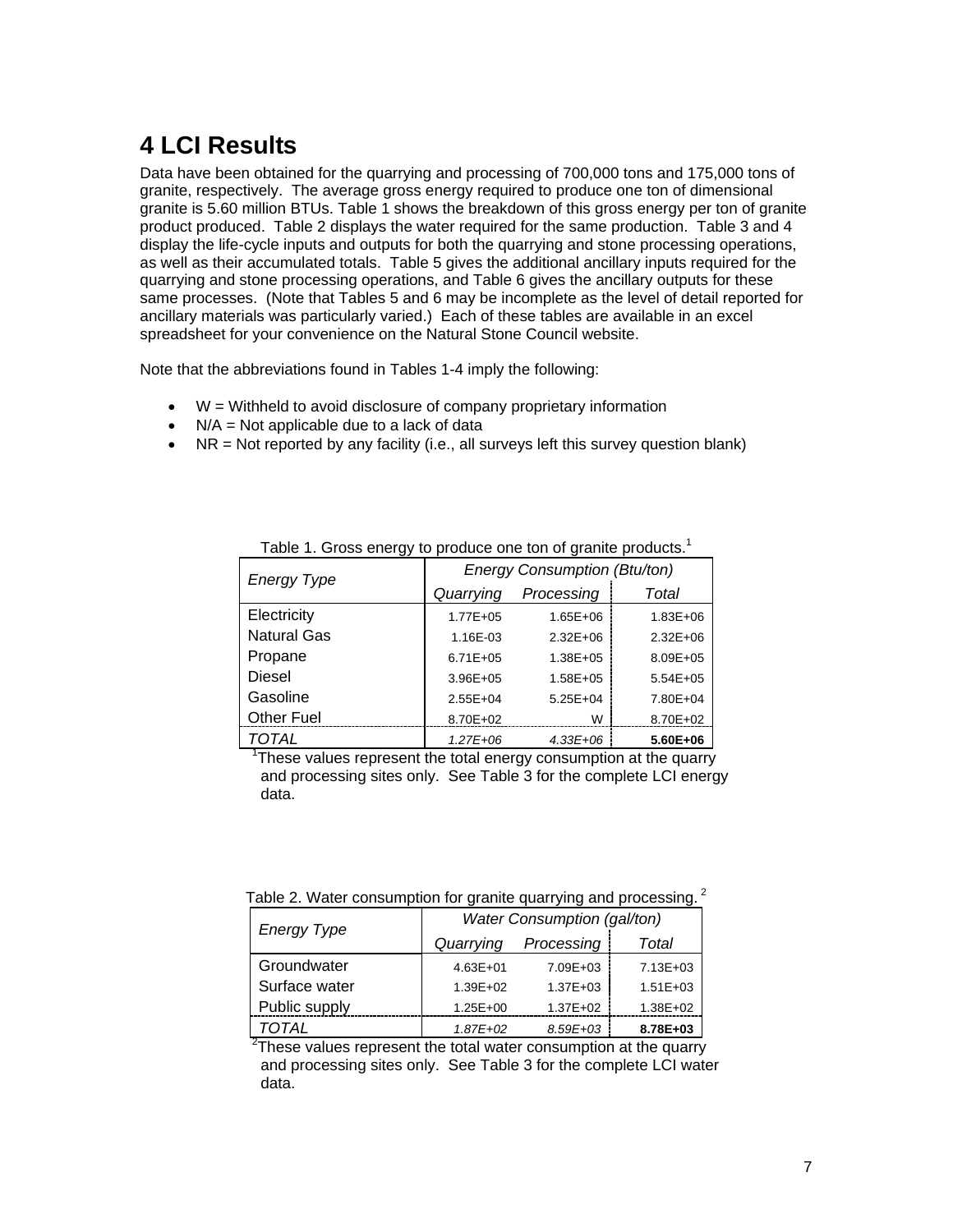<span id="page-10-1"></span><span id="page-10-0"></span>

|                                                                                                     | Units |              | Total Input per Ton of Stone Produced |              |
|-----------------------------------------------------------------------------------------------------|-------|--------------|---------------------------------------|--------------|
| <b>Input Description</b>                                                                            |       | Quarrying    | Processing                            | <b>TOTAL</b> |
| Air [Renewable resources]                                                                           | kg    | $2.62E + 02$ | $2.15E + 03$                          | 2.41E+03     |
| Barium sulphate [Non renewable resources]                                                           | kg    | 9.88E-12     | 8.28E-11                              | 9.27E-11     |
| Basalt INon renewable resources]                                                                    | kg    | 1.49E-02     | 8.56E-02                              | 1.00E-01     |
| Bauxite [Non renewable resources]                                                                   | kg    | 6.60E-04     | 2.84E-03                              | 3.50E-03     |
| Bentonite [Non renewable resources]                                                                 | kg    | 4.09E-01     | 1.36E+00                              | 1.77E+00     |
| Calcium chloride [Non renewable resources]                                                          | kg    | 1.01E-09     | 8.48E-09                              | 9.49E-09     |
| Carbon dioxide [Renewable resources]                                                                | kg    | 1.26E+00     | $1.07E + 01$                          | $1.19E + 01$ |
| Chromium ore [Non renewable resources]                                                              | kg    | 5.76E-05     | 4.28E-04                              | 4.86E-04     |
| Clay [Non renewable resources]                                                                      | kg    | 2.78E-02     | 9.42E-02                              | 1.22E-01     |
| Colemanite ore [Non renewable resources]                                                            | kg    | 4.51E-06     | 3.75E-05                              | 4.20E-05     |
| Cooling water [Operating materials]                                                                 | kg    | 6.55E-03     | W                                     | W            |
| Copper - Gold - Silver - ore (1,0% Cu; 0,4 g/t Au; 66 g/t Ag) [Non renewable                        |       |              |                                       |              |
| resources]<br>Copper - Gold - Silver - ore (1,1% Cu; 0,01 g/t Au; 2,86 g/t Ag) [Non                 | kg    | 1.73E-04     | 1.62E-03                              | 1.79E-03     |
| renewable resources]                                                                                | kg    | 1.05E-04     | 9.84E-04                              | 1.09E-03     |
| Copper - Gold - Silver - ore (1,16% Cu; 0,002 g/t Au; 1,06 g/t Ag) [Non                             |       |              |                                       |              |
| renewable resources]<br>Copper - Molybdenum - Gold - Silver - ore (1,13% Cu; 0,02% Mo; 0,01 g/t Au; | kg    | 5.95E-05     | 5.56E-04                              | 6.15E-04     |
| 2,86 g/t Ag) [Non renewable resources]                                                              | kg    | 1.45E-04     | 1.35E-03                              | 1.50E-03     |
| Copper ore (0.14%) [Non renewable resources]                                                        | kg    | 1.14E-03     | 8.42E-03                              | 9.55E-03     |
| Copper ore (1.2%) [Non renewable resources]                                                         | kg    | 1.79E-05     | 1.68E-04                              | 1.85E-04     |
| Copper ore (4%) [Non renewable resources]                                                           | kg    | 1.59E-13     | 6.05E-13                              | 7.64E-13     |
| Copper ore (sulphidic) [Non renewable resources]                                                    | kg    | 1.89E-10     | 7.17E-10                              | 9.06E-10     |
| Crude oil Algeria [Crude oil (resource)]                                                            | kg    | 1.79E-01     | 3.71E-01                              | 5.50E-01     |
| Crude oil Angola [Crude oil (resource)]                                                             | kg    | $1.93E + 00$ | 3.68E+00                              | $5.62E + 00$ |
| Crude oil Argentina [Crude oil (resource)]                                                          | kg    | 4.40E-01     | 8.36E-01                              | 1.28E+00     |
| Crude oil Australia [Crude oil (resource)]                                                          | kg    | 2.70E-01     | 5.28E-01                              | 7.99E-01     |
| Crude oil Austria [Crude oil (resource)]                                                            | kg    | 1.42E-03     | 4.08E-03                              | 5.50E-03     |
| Crude oil Bolivia [Crude oil (resource)]                                                            | kg    | 1.42E-08     | 4.15E-08                              | 5.57E-08     |
| Crude oil Brazil [Crude oil (resource)]                                                             | kg    | 3.48E-01     | 6.64E-01                              | $1.01E + 00$ |
| Crude oil Brunei [Crude oil (resource)]                                                             | kg    | 8.53E-08     | 1.12E-06                              | 1.21E-06     |
| Crude oil Bulgaria [Crude oil (resource)]                                                           | kg    | 3.43E-08     | 2.87E-07                              | 3.21E-07     |
| Crude oil Cameroon [Crude oil (resource)]                                                           | kg    | 7.47E-02     | 1.48E-01                              | 2.22E-01     |
| Crude oil Canada [Crude oil (resource)]                                                             | kg    | 8.40E+00     | $1.60E + 01$                          | $2.44E + 01$ |
| Crude oil Chile [Crude oil (resource)]                                                              | kg    | 1.61E-06     | 3.71E-06                              | 5.33E-06     |
| Crude oil China [Crude oil (resource)]                                                              | kg    | $1.12E - 01$ | 2.13E-01                              | 3.25E-01     |
| Crude oil CIS [Crude oil (resource)]                                                                | kg    | 6.94E-01     | $1.55E + 00$                          | 2.25E+00     |
| Crude oil Colombia [Crude oil (resource)]                                                           | kg    | $1.44E + 00$ | $2.74E + 00$                          | 4.18E+00     |
| Crude oil Czech Republic [Crude oil (resource)]                                                     | kg    | 9.52E-05     | 2.73E-04                              | 3.68E-04     |
| Crude oil Denmark [Crude oil (resource)]                                                            | kg    | 6.07E-02     | 1.60E-01                              | 2.20E-01     |
| Crude oil Ecuador [Crude oil (resource)]                                                            | kg    | 6.47E-01     | $1.23E + 00$                          | 1.88E+00     |
| Crude oil Eqypt [Crude oil (resource)]                                                              | kg    | 5.78E-03     | 1.67E-02                              | 2.24E-02     |
| Crude oil France [Crude oil (resource)]                                                             | kg    | 2.07E-03     | 6.12E-03                              | 8.18E-03     |
| Crude oil Gabon [Crude oil (resource)]                                                              | kg    | $1.03E + 00$ | 1.95E+00                              | 2.98E+00     |
| Crude oil Germany [Crude oil (resource)]                                                            | kg    | 7.04E-03     | 2.35E-02                              | 3.04E-02     |
| Crude oil Greece [Crude oil (resource)]                                                             | kg    | 2.84E-04     | 8.15E-04                              | 1.10E-03     |
| Crude oil Hungary [Crude oil (resource)]                                                            | kg    | 4.81E-07     | 2.54E-06                              | 3.02E-06     |

|  |  |  | Table 3. LCI inputs for granite quarrying and processing. |
|--|--|--|-----------------------------------------------------------|
|  |  |  |                                                           |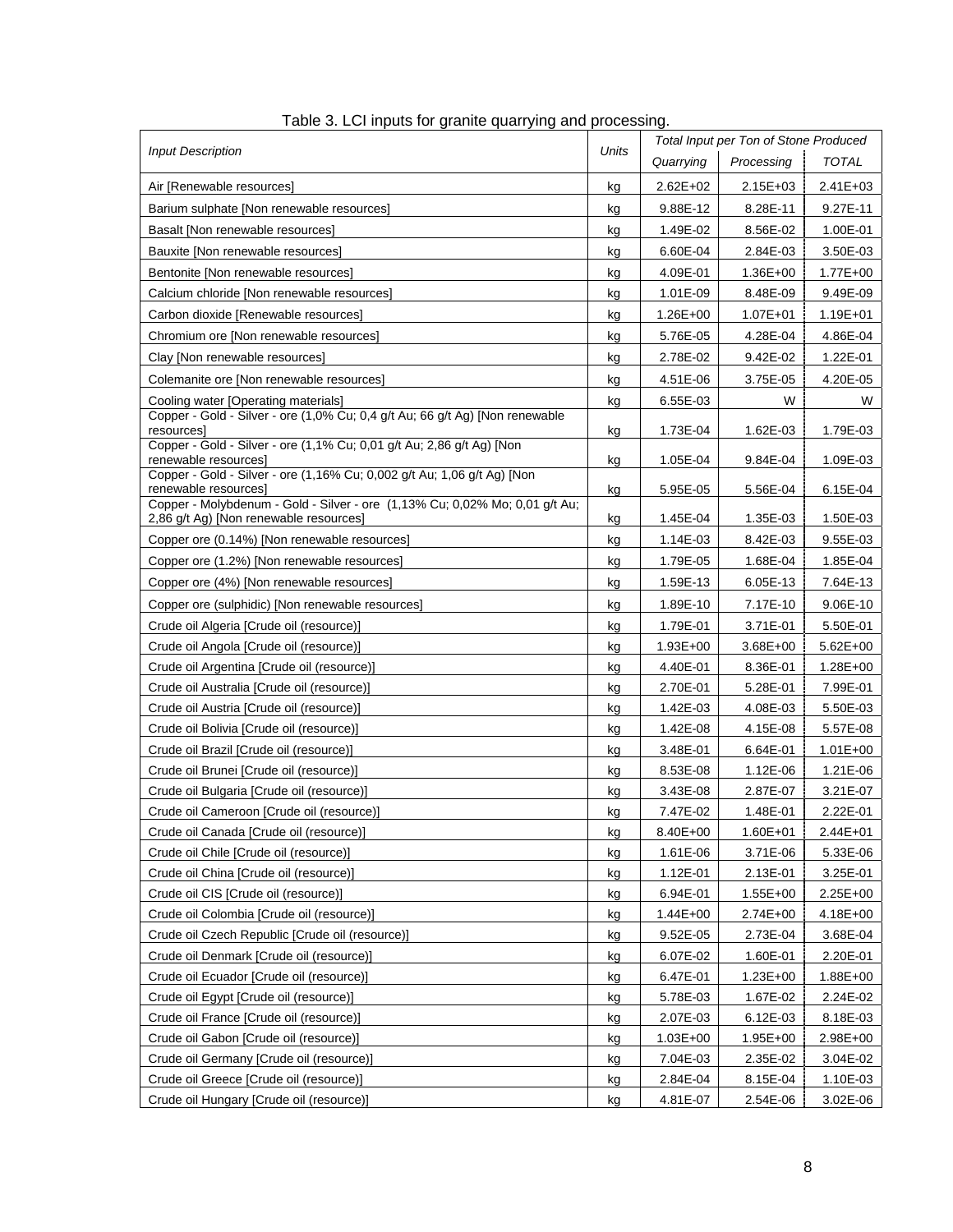| Crude oil India [Crude oil (resource)]                           | kg | 2.47E-08     | 2.37E-07     | 2.61E-07     |
|------------------------------------------------------------------|----|--------------|--------------|--------------|
| Crude oil Indonesia [Crude oil (resource)]                       | kg | 2.86E-01     | 5.48E-01     | 8.34E-01     |
| Crude oil Iran [Crude oil (resource)]                            | kg | 4.00E-02     | 1.17E-01     | 1.57E-01     |
| Crude oil Iraq [Crude oil (resource)]                            | kg | 2.85E+00     | $5.44E + 00$ | 8.29E+00     |
| Crude oil Ireland [Crude oil (resource)]                         | kg | 7.41E-09     | 2.17E-08     | 2.91E-08     |
| Crude oil Italy [Crude oil (resource)]                           | kg | 9.07E-03     | 2.62E-02     | 3.53E-02     |
| Crude oil Kuwait [Crude oil (resource)]                          | kg | $1.26E + 00$ | $2.41E + 00$ | 3.67E+00     |
| Crude oil Libya [Crude oil (resource)]                           | kg | 6.28E-02     | 1.89E-01     | 2.52E-01     |
| Crude oil Malaysia [Crude oil (resource)]                        | kg | 5.24E-08     | 6.40E-07     | 6.92E-07     |
| Crude oil Mexico [Crude oil (resource)]                          | kg | 8.80E+00     | $1.67E + 01$ | $2.55E + 01$ |
| Crude oil Netherlands [Crude oil (resource)]                     | kg | 5.63E-03     | 1.69E-02     | 2.25E-02     |
| Crude oil New Zealand [Crude oil (resource)]                     | kg | 1.78E-04     | 1.23E-03     | 1.41E-03     |
| Crude oil Nigeria [Crude oil (resource)]                         | kg | 3.47E+00     | $6.63E + 00$ | $1.01E + 01$ |
| Crude oil Norway [Crude oil (resource)]                          | kg | 2.34E+00     | $4.64E + 00$ | 6.98E+00     |
| Crude oil Oman [Crude oil (resource)]                            | kg | 9.53E-02     | 1.81E-01     | 2.76E-01     |
| Crude oil Poland [Crude oil (resource)]                          | kg | 3.33E-04     | 1.08E-03     | 1.40E-03     |
| Crude oil Qatar [Crude oil (resource)]                           | kg | 5.19E-02     | 9.90E-02     | 1.51E-01     |
| Crude oil Romania [Crude oil (resource)]                         | kg | 5.70E-04     | 1.63E-03     | 2.20E-03     |
| Crude oil Saudi Arabia [Crude oil (resource)]                    | kg | 8.86E+00     | $1.69E + 01$ | 2.58E+01     |
| Crude oil Slovakia [Crude oil (resource)]                        | kg | 2.50E-09     | 1.78E-08     | 2.03E-08     |
| Crude oil South Africa [Crude oil (resource)]                    | kg | 6.75E-09     | 2.36E-08     | 3.04E-08     |
| Crude oil Spain [Crude oil (resource)]                           | kg | 4.74E-04     | 1.36E-03     | 1.83E-03     |
| Crude oil Syria [Crude oil (resource)]                           | kg | 1.95E-07     | 1.63E-06     | 1.83E-06     |
| Crude oil Trinidad and Tobago [Crude oil (resource)]             | kg | 3.89E-01     | 7.38E-01     | $1.13E + 00$ |
| Crude oil Tunisia [Crude oil (resource)]                         | kg | 2.58E-03     | 7.67E-03     | 1.02E-02     |
| Crude oil Turkey [Crude oil (resource)]                          | kg | 1.07E-12     | 6.56E-12     | 7.63E-12     |
| Crude oil United Arab Emirates [Crude oil (resource)]            | kg | 5.21E-02     | 1.01E-01     | 1.53E-01     |
| Crude oil United Kingdom [Crude oil (resource)]                  | kg | $2.54E + 00$ | $5.09E + 00$ | 7.62E+00     |
| Crude oil USA [Crude oil (resource)]                             | kg | 3.20E+01     | $6.07E + 01$ | $9.27E + 01$ |
| Crude oil Venezuela [Crude oil (resource)]                       | kg | 8.64E+00     | $1.64E + 01$ | $2.51E + 01$ |
| Dolomite [Non renewable resources]                               | kg | 3.24E-06     | 2.09E-05     | 2.42E-05     |
| Ferro manganese [Non renewable resources]                        | kg | 4.82E-14     | 4.04E-13     | 4.52E-13     |
| Fluorspar (calcium fluoride; fluorite) [Non renewable resources] | kg | 1.48E-06     | 9.26E-06     | 1.07E-05     |
| Gypsum (natural gypsum) [Non renewable resources]                | kg | 1.56E-02     | 5.66E-02     | 7.22E-02     |
| Hard coal Australia [Hard coal (resource)]                       | kg | 2.27E-02     | 1.44E-01     | 1.66E-01     |
| Hard coal Belgium [Hard coal (resource)]                         | kg | 1.61E-05     | 1.29E-04     | 1.45E-04     |
| Hard coal Bosnia and Herzegovina [Hard coal (resource)]          | kg | 2.90E-06     | 2.47E-05     | 2.76E-05     |
| Hard coal Brazil [Hard coal (resource)]                          | kg | 5.19E-05     | 1.93E-04     | 2.45E-04     |
| Hard coal Canada [Hard coal (resource)]                          | kg | 9.53E-02     | 4.78E-01     | 5.73E-01     |
| Hard coal Chile [Hard coal (resource)]                           | kg | 1.70E-04     | 3.91E-04     | 5.61E-04     |
| Hard coal China [Hard coal (resource)]                           | kg | 4.36E-03     | 2.06E-02     | 2.49E-02     |
| Hard coal CIS [Hard coal (resource)]                             | kg | 5.03E-03     | 2.76E-02     | 3.25E-02     |
| Hard coal Colombia [Hard coal (resource)]                        | kg | 1.26E-01     | $1.02E + 00$ | $1.15E + 00$ |
| Hard coal Czech Republic [Hard coal (resource)]                  | kg | 1.21E-03     | 6.72E-03     | 7.85E-03     |
| Hard coal France [Hard coal (resource)]                          | kg | 3.28E-04     | 2.69E-03     | 3.02E-03     |
| Hard coal Germany [Hard coal (resource)]                         | kg | 2.79E-02     | 1.64E-01     | 1.90E-01     |
| Hard coal India [Hard coal (resource)]                           | kg | 1.61E-06     | 1.50E-05     | 1.66E-05     |
| Hard coal Indonesia [Hard coal (resource)]                       | kg | 2.55E-02     | 2.11E-01     | 2.37E-01     |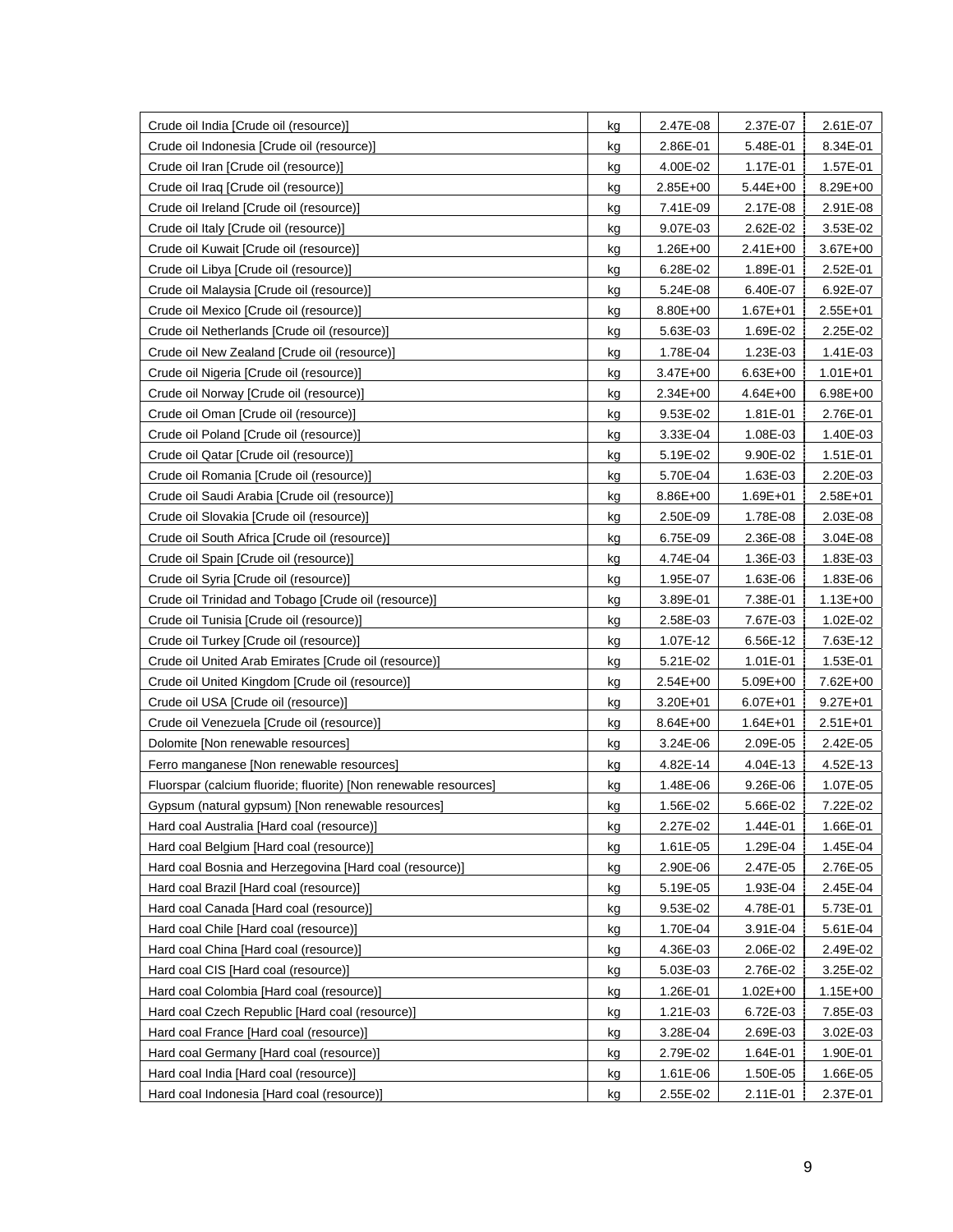| Hard coal Italy [Hard coal (resource)]                   | kg        | 4.45E-07     | 3.11E-06     | 3.55E-06     |
|----------------------------------------------------------|-----------|--------------|--------------|--------------|
| Hard coal Japan [Hard coal (resource)]                   | kg        | 2.70E-08     | 2.25E-07     | 2.52E-07     |
| Hard coal Malaysia [Hard coal (resource)]                | kg        | 2.44E-09     | 2.78E-08     | 3.02E-08     |
| Hard coal Mexico [Hard coal (resource)]                  | kg        | 7.49E-03     | 1.42E-02     | 2.17E-02     |
| Hard coal New Zealand [Hard coal (resource)]             | kg        | 1.38E-04     | 3.17E-04     | 4.55E-04     |
| Hard coal Poland [Hard coal (resource)]                  | kg        | 8.31E-03     | 4.81E-02     | 5.59E-02     |
| Hard coal Portugal [Hard coal (resource)]                | kg        | 6.98E-08     | 1.85E-07     | 2.55E-07     |
| Hard coal South Africa [Hard coal (resource)]            | kg        | 1.75E-02     | 1.11E-01     | 1.28E-01     |
| Hard coal Spain [Hard coal (resource)]                   | kg        | 4.99E-04     | 1.71E-03     | 2.21E-03     |
| Hard coal Turkey [Hard coal (resource)]                  | kg        | 5.03E-09     | 3.02E-08     | 3.52E-08     |
| Hard coal United Kingdom [Hard coal (resource)]          | kg        | 4.85E-03     | 3.33E-02     | 3.81E-02     |
| Hard coal USA [Hard coal (resource)]                     | kg        | $1.24E + 01$ | $1.06E + 02$ | 1.18E+02     |
| Hard coal Venezuela [Hard coal (resource)]               | kg        | 4.49E-02     | 3.69E-01     | 4.14E-01     |
| Hard coal Vietnam [Hard coal (resource)]                 | kg        | 1.18E-04     | 6.16E-04     | 7.24E-04     |
| Heavy spar (barytes) [Non renewable resources]           | kg        | 9.89E-01     | 3.29E+00     | 4.28E+00     |
| Inert rock [Non renewable resources]                     | kg        | $9.83E + 01$ | 7.33E+02     | 8.31E+02     |
| Iron [Non renewable elements]                            | kg        | 2.87E-10     | 1.79E-09     | 2.04E-09     |
| Iron ore [Non renewable resources]                       | kg        | 3.06E-01     | $1.05E + 00$ | 1.36E+00     |
| Iron ore (65%) [Non renewable resources]                 | kg        | 3.10E-05     | 1.94E-04     | 2.25E-04     |
| Kaolin ore [Non renewable resources]                     | kg        | 7.99E-06     | 6.69E-05     | 7.48E-05     |
| Lead [Non renewable elements]                            | kg        | 9.64E-14     | 8.08E-13     | 9.04E-13     |
| Lead - zinc ore (4.6%-0.6%) [Non renewable resources]    | kg        | 7.95E-02     | 2.65E-01     | 3.44E-01     |
| Lignite Australia [Lignite (resource)]                   | kg        | 5.63E-03     | 2.49E-02     | 3.06E-02     |
| Lignite Austria [Lignite (resource)]                     | kg        | 8.34E-05     | 2.88E-04     | 3.71E-04     |
| Lignite Bosnia and Herzegovina [Lignite (resource)]      | kg        | 6.69E-06     | 5.70E-05     | 6.36E-05     |
| Lignite Bulgaria [Lignite (resource)]                    | kg        | 6.31E-06     | 3.54E-05     | 4.17E-05     |
| Lignite Canada [Lignite (resource)]                      | kg        | 5.48E-02     | 3.55E-01     | 4.09E-01     |
| Lignite CIS [Lignite (resource)]                         | kg        | 7.23E-04     | 1.47E-03     | 2.18E-03     |
| Lignite Czech Republic [Lignite (resource)]              | kg        | 6.16E-04     | 2.37E-03     | 2.84E-03     |
| Lignite France [Lignite (resource)]                      | kg        | 8.42E-05     | 7.00E-04     | 7.83E-04     |
| Lignite Germany [Lignite (resource)]                     | kg        | 2.93E-08     | $0.00E + 00$ | $0.00E + 00$ |
| Lignite Germany (Central Germany) [Lignite (resource)]   | kg        | 6.56E-02     | 2.64E-01     | 3.28E-01     |
| Lignite Germany (Lausitz) [Lignite (resource)]           | kg        | 2.48E-02     | 1.46E-01     | 1.67E-01     |
| Lignite Germany (Rheinisch) [Lignite (resource)]         | kg        | 4.60E-02     | 2.76E-01     | 3.15E-01     |
| Lignite Greece [Lignite (resource)]                      | kg        | 2.33E-04     | 1.10E-03     | 1.33E-03     |
| Lignite Hungary [Lignite (resource)]                     | kg        | 2.01E-05     | 1.66E-04     | 1.86E-04     |
| Lignite India [Lignite (resource)]                       | kg        | 3.21E-07     | 3.00E-06     | 3.32E-06     |
| Lignite Macedonia [Lignite (resource)]                   | kg        | 9.61E-06     | 7.62E-05     | 8.58E-05     |
| Lignite Poland [Lignite (resource)]                      | kg        | 2.71E-04     | 1.60E-03     | 1.86E-03     |
| Lignite Romania [Lignite (resource)]                     | kg        | 1.23E-06     | 9.45E-06     | 1.07E-05     |
| Lignite Serbia and Montenegro [Lignite (resource)]       | kg        | 5.20E-05     | 4.37E-04     | 4.89E-04     |
| Lignite Slovakia [Lignite (resource)]                    | kg        | 3.10E-06     | 2.61E-05     | 2.92E-05     |
| Lignite Slovenia [Lignite (resource)]                    | kg        | 2.09E-05     | 1.49E-04     | 1.70E-04     |
| Lignite Spain [Lignite (resource)]                       | kg        | 1.05E-03     | 3.60E-03     | 4.65E-03     |
| Lignite Turkey [Lignite (resource)]                      | kg        | 1.32E-10     | 8.14E-10     | 9.45E-10     |
| Lignite USA [Lignite (resource)]                         | kg        | 1.28E+00     | $1.09E + 01$ | $1.22E + 01$ |
| Limestone (calcium carbonate) [Non renewable resources]  | kg        | $1.30E + 00$ | 7.44E+00     | 8.74E+00     |
| Magnesit (Magnesium carbonate) [Non renewable resources] | <u>kg</u> | 3.07E-07     | 1.13E-06     | 1.44E-06     |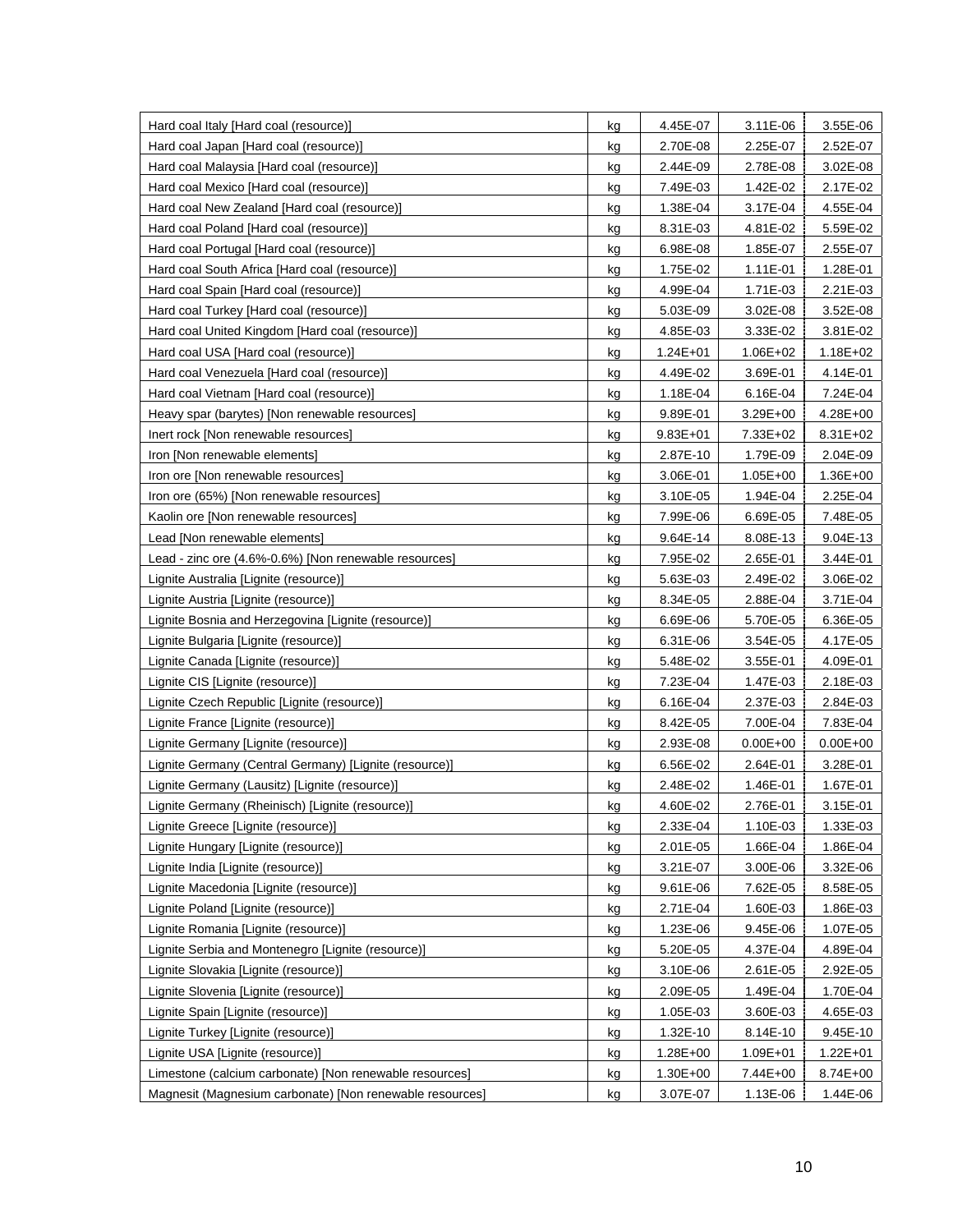| Magnesium chloride leach (40%) [Non renewable resources] | kg | 2.93E-02     | 2.18E-01     | 2.47E-01 |
|----------------------------------------------------------|----|--------------|--------------|----------|
| Manganese ore [Non renewable resources]                  | kg | 1.10E-05     | 8.23E-05     | 9.33E-05 |
| Manganese ore (R.O.M.) [Non renewable resources]         | kg | 3.10E-03     | 1.03E-02     | 1.34E-02 |
| Molybdenite (Mo 0,24%) [Non renewable resources]         | kg | 9.24E-05     | 8.59E-04     | 9.51E-04 |
| Natural Aggregate [Non renewable resources]              | kg | 2.20E-01     | $1.68E + 00$ | 1.90E+00 |
| Natural gas Algeria [Natural gas (resource)]             | kg | 2.61E-02     | 1.57E-01     | 1.83E-01 |
| Natural gas Angola [Natural gas (resource)]              | kg | 2.37E-01     | 4.51E-01     | 6.88E-01 |
| Natural gas Argentina [Natural gas (resource)]           | kg | 1.91E-02     | 3.76E-02     | 5.67E-02 |
| Natural gas Australia [Natural gas (resource)]           | kg | 1.74E-02     | 3.56E-02     | 5.30E-02 |
| Natural gas Austria [Natural gas (resource)]             | kg | 1.47E-04     | 4.47E-04     | 5.94E-04 |
| Natural gas Bolivia [Natural gas (resource)]             | kg | 2.86E-05     | 8.33E-05     | 1.12E-04 |
| Natural gas Brazil [Natural gas (resource)]              | kg | 1.96E-02     | 3.85E-02     | 5.81E-02 |
| Natural gas Brunei [Natural gas (resource)]              | kg | 7.60E-04     | 9.88E-03     | 1.06E-02 |
| Natural gas Bulgaria [Natural gas (resource)]            | kg | 3.25E-09     | 2.45E-08     | 2.77E-08 |
| Natural gas Cameroon [Natural gas (resource)]            | kg | 1.84E-02     | 3.65E-02     | 5.49E-02 |
| Natural gas Canada [Natural gas (resource)]              | kg | $1.74E + 00$ | 1.58E+01     | 1.76E+01 |
| Natural gas Chile [Natural gas (resource)]               | kg | 3.84E-04     | 8.84E-04     | 1.27E-03 |
| Natural gas China [Natural gas (resource)]               | kg | 5.91E-03     | 1.15E-02     | 1.74E-02 |
| Natural gas CIS [Natural gas (resource)]                 | kg | 6.94E-02     | 2.09E-01     | 2.62E-01 |
| Natural gas Colombia [Natural gas (resource)]            | kg | 6.59E-02     | 1.29E-01     | 1.95E-01 |
| Natural gas Czech Republic [Natural gas (resource)]      | kg | 6.83E-06     | 2.04E-05     | 2.72E-05 |
| Natural gas Denmark [Natural gas (resource)]             | kg | 5.07E-03     | 1.48E-02     | 1.89E-02 |
| Natural gas Ecuador [Natural gas (resource)]             | kg | 3.97E-02     | 7.67E-02     | 1.16E-01 |
| Natural gas Egypt [Natural gas (resource)]               | kg | 5.63E-04     | 1.68E-03     | 2.24E-03 |
| Natural gas France [Natural gas (resource)]              | kg | 2.62E-04     | 1.29E-03     | 1.56E-03 |
| Natural gas Gabon [Natural gas (resource)]               | kg | 1.47E-01     | 2.80E-01     | 4.28E-01 |
| Natural gas Germany [Natural gas (resource)]             | kg | 2.47E-02     | 8.59E-02     | 9.97E-02 |
| Natural gas Greece [Natural gas (resource)]              | kg | 1.81E-05     | 5.39E-05     | 7.20E-05 |
| Natural gas Hungary [Natural gas (resource)]             | kg | 1.08E-06     | 8.47E-06     | 9.55E-06 |
| Natural gas India [Natural gas (resource)]               | kg | 1.23E-07     | 1.15E-06     | 1.28E-06 |
| Natural gas Indonesia [Natural gas (resource)]           | kg | 1.78E-02     | 3.41E-02     | 5.19E-02 |
| Natural gas Iran [Natural gas (resource)]                | kg | 4.45E-03     | 1.34E-02     | 1.79E-02 |
| Natural gas Iraq [Natural gas (resource)]                | kg | 1.17E-01     | 2.32E-01     | 3.49E-01 |
| Natural gas Ireland [Natural gas (resource)]             | kg | 1.65E-05     | 4.85E-05     | 6.51E-05 |
| Natural gas Italy [Natural gas (resource)]               | kg | 9.47E-04     | 3.31E-03     | 4.26E-03 |
| Natural gas Japan [Natural gas (resource)]               | kg | 8.76E-09     | 7.33E-08     | 8.21E-08 |
| Natural gas Kuwait [Natural gas (resource)]              | kg | 4.66E-02     | 9.25E-02     | 1.39E-01 |
| Natural gas Libyan [Natural gas (resource)]              | kg | 1.80E-03     | 5.14E-03     | 6.93E-03 |
| Natural gas Malaysia [Natural gas (resource)]            | kg | 7.26E-04     | 9.60E-03     | 1.03E-02 |
| Natural gas Mexico [Natural gas (resource)]              | kg | 5.08E-01     | 9.93E-01     | 1.50E+00 |
| Natural gas Netherlands [Natural gas (resource)]         | kg | 5.62E-01     | $1.23E + 00$ | 1.78E+00 |
| Natural gas New Zealand [Natural gas (resource)]         | kg | 1.18E-05     | 8.13E-05     | 9.30E-05 |
| Natural gas Nigeria [Natural gas (resource)]             | kg | 6.32E-01     | $1.24E + 00$ | 1.87E+00 |
| Natural gas Norway [Natural gas (resource)]              | kg | 8.09E-02     | 1.99E-01     | 2.69E-01 |
| Natural gas Oman [Natural gas (resource)]                | kg | 5.35E-03     | 1.88E-02     | 2.41E-02 |
| Natural gas Poland [Natural gas (resource)]              | kg | 2.15E-05     | 7.45E-05     | 9.55E-05 |
| Natural gas Qatar [Natural gas (resource)]               | kg | 1.35E-02     | 1.53E-01     | 1.66E-01 |
| Natural gas Romania [Natural gas (resource)]             | kg | 3.51E-05     | 1.04E-04     | 1.40E-04 |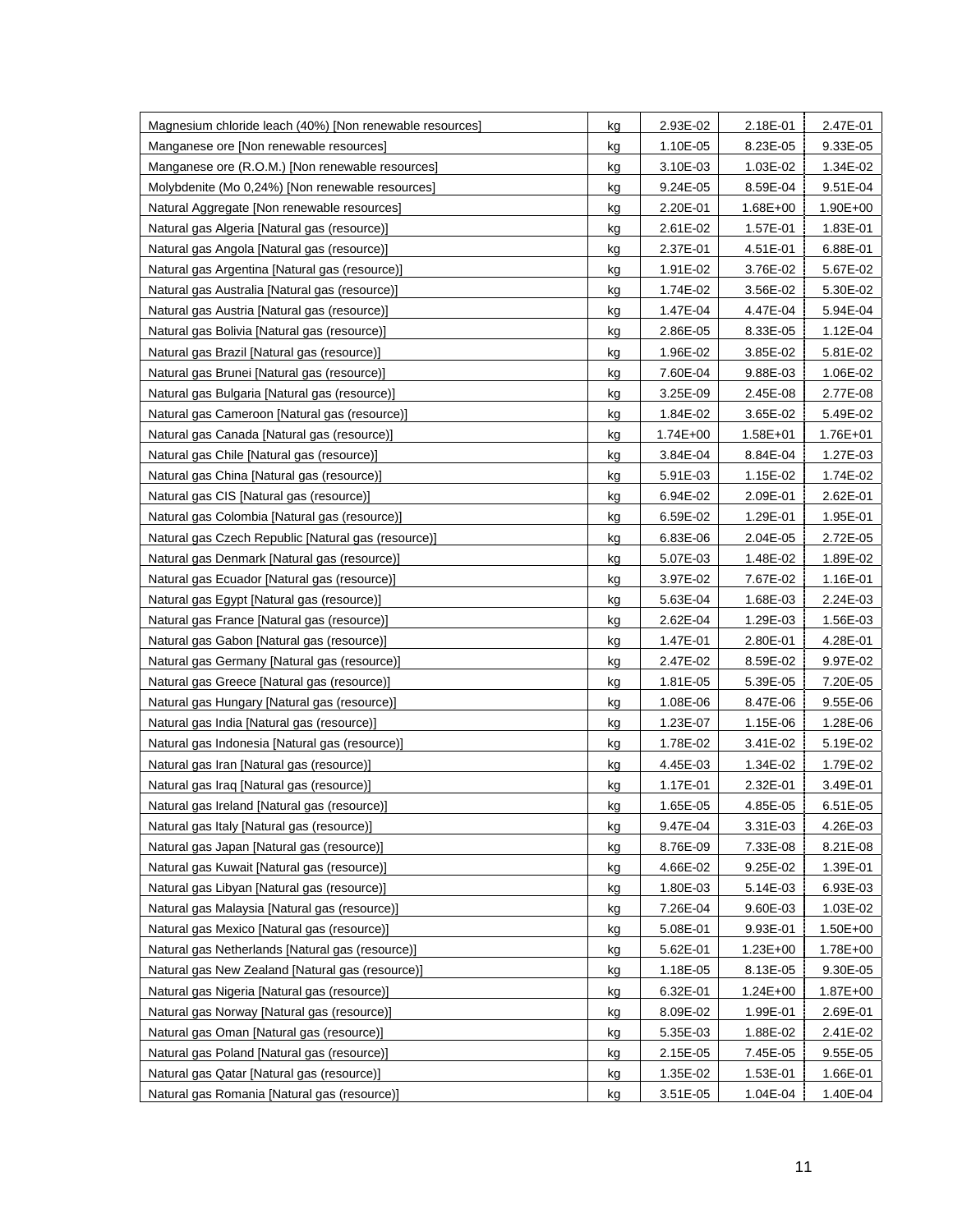| Natural gas Saudi Arabia [Natural gas (resource)]                    | kg | 3.05E-01     | 6.09E-01     | 9.14E-01     |
|----------------------------------------------------------------------|----|--------------|--------------|--------------|
| Natural gas Slovakia [Natural gas (resource)]                        | kg | 2.62E-08     | 1.91E-07     | 2.17E-07     |
| Natural gas South Africa [Natural gas (resource)]                    | kg | 3.15E-06     | 2.59E-05     | 2.90E-05     |
| Natural gas Spain [Natural gas (resource)]                           | kg | 4.91E-05     | 1.50E-04     | 1.99E-04     |
| Natural gas Syria [Natural gas (resource)]                           | kg | 2.09E-08     | 1.76E-07     | 1.96E-07     |
| Natural gas Trinidad and Tobago [Natural gas (resource)]             | kg | 8.87E-02     | 7.13E-01     | 8.02E-01     |
| Natural gas Tunisia [Natural gas (resource)]                         | kg | 3.28E-04     | 1.00E-03     | 1.33E-03     |
| Natural gas Turkey [Natural gas (resource)]                          | kg | 1.08E-13     | 6.64E-13     | 7.71E-13     |
| Natural gas United Arab Emirates [Natural gas (resource)]            | kg | 2.01E-03     | 4.18E-03     | 6.19E-03     |
| Natural gas United Kingdom [Natural gas (resource)]                  | kg | 8.04E-02     | 2.09E-01     | 2.88E-01     |
| Natural gas USA [Natural gas (resource)]                             | kg | $6.90E + 00$ | $1.26E + 02$ | $1.33E + 02$ |
| Natural gas Venezuela [Natural gas (resource)]                       | kg | 3.79E-01     | 7.40E-01     | $1.12E + 00$ |
| Nickel ore [Non renewable resources]                                 | kg | 1.25E-08     | 1.04E-07     | 1.16E-07     |
| Nickel ore (1.6%) [Non renewable resources]                          | kg | 1.10E-02     | 3.68E-02     | 4.78E-02     |
| Nitrogen [Renewable resources]                                       | kg | 1.94E-08     | 1.53E-07     | 1.73E-07     |
| Olivine [Non renewable resources]                                    | kg | 5.30E-13     | 4.44E-12     | 4.97E-12     |
| Oxygen [Renewable resources]                                         | kg | 1.37E-12     | 5.10E-12     | 6.47E-12     |
| Peat [Non renewable resources]                                       | kg | 5.36E-04     | 1.78E-03     | 2.32E-03     |
| Phosphate ore [Non renewable resources]                              | kg | 4.13E-07     | 9.49E-07     | 1.36E-06     |
| Phosphorus minerals [Non renewable resources]                        | kg | 3.11E-07     | 1.22E-06     | 1.53E-06     |
| Phosphorus ore (29% P2O5) [Non renewable resources]                  | kg | 1.05E-08     | W            | W            |
| Pit gas [Natural gas (resource)]                                     | kg | 4.35E-10     | W            | W            |
| Pit Methane [Natural gas (resource)]                                 | kg | 4.94E-02     | 4.16E-01     | 4.65E-01     |
| Potassium chloride [Non renewable resources]                         | kg | 1.40E-07     | 5.17E-07     | 6.58E-07     |
| Precious metal ore (R.O.M) [Non renewable resources]                 | kg | 4.82E-06     | 3.90E-05     | 4.38E-05     |
| Primary energy from geothermics [Renewable energy resources]         | MJ | 4.17E+00     | 3.50E+01     | $3.91E + 01$ |
| Primary energy from hydro power [Renewable energy resources]         | MJ | $2.16E + 01$ | $1.75E + 02$ | 1.96E+02     |
| Primary energy from solar energy [Renewable energy resources]        | MJ | $1.20E + 01$ | $1.02E + 02$ | $1.14E + 02$ |
| Primary energy from wind power [Renewable energy resources]          | MJ | 1.69E+00     | $1.41E + 01$ | $1.58E + 01$ |
| Quartz sand (silica sand; silicon dioxide) [Non renewable resources] | kg | 1.09E-02     | 2.87E-02     | 3.96E-02     |
| Raw pumice [Non renewable resources]                                 | kg | 7.76E-07     | 6.50E-06     | 7.27E-06     |
| Renewable fuels [Renewable energy resources]                         | kg | 1.68E-11     | W            | W            |
| Slate [Non renewable resources]                                      | kg | 8.92E-13     | 7.47E-12     | 8.36E-12     |
| Sodium chloride (rock salt) [Non renewable resources]                | kg | 1.23E-03     | 6.58E-03     | 7.75E-03     |
| Sodium sulphate [Non renewable resources]                            | kg | 3.39E-09     | 1.08E-08     | 1.23E-08     |
| Soil [Non renewable resources]                                       | kg | 6.21E-02     | 4.22E-01     | 4.84E-01     |
| Sulphur [Non renewable elements]                                     | kg | 8.48E-09     | 5.74E-08     | 6.59E-08     |
| Sulphur (bonded) [Non renewable resources]                           | kg | 4.21E-09     | 2.86E-08     | 3.28E-08     |
| Talc [Non renewable resources]                                       | kg | 2.62E-07     | 1.60E-06     | 1.86E-06     |
| Tin ore [Non renewable resources]                                    | kg | 8.57E-13     | 7.18E-12     | 8.04E-12     |
| Titanium ore [Non renewable resources]                               | kg | 1.12E-03     | 4.24E-03     | 5.36E-03     |
| Uranium natural [Uranium (resource)]                                 | kg | 3.22E-04     | 2.73E-03     | 3.05E-03     |
| Water [Water]                                                        | kg | 8.45E-02     | 7.73E-01     | 8.56E-01     |
| Water (feed water) [Water]                                           | kg | 8.23E-11     | W            | W            |
| Water (ground water) [Water]                                         | kg | 1.99E+02     | 2.70E+04     | $2.72E + 04$ |
| Water (sea water) [Water]                                            | kg | 7.29E-01     | $1.35E + 00$ | 2.08E+00     |
| Water (surface water) [Water]                                        | kg | $9.74E + 02$ | $9.12E + 03$ | $1.01E + 04$ |
| Water (with river silt) [Water]                                      | kg | $1.18E - 13$ | W            | W            |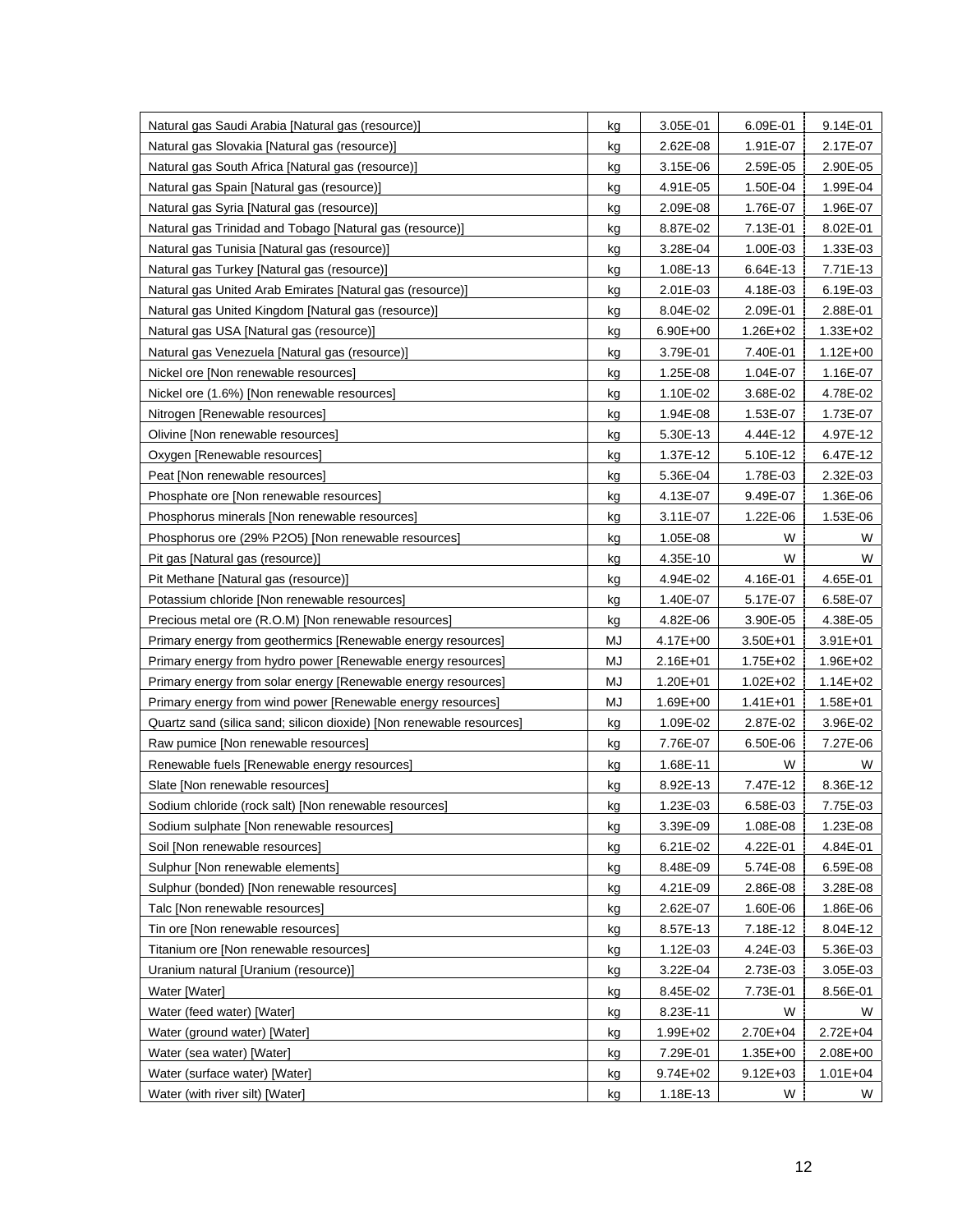| Wood [Renewable energy resources]                              | kg | 2.90E-04     | 1.59E-03 | 1.88E-03 |
|----------------------------------------------------------------|----|--------------|----------|----------|
| Zinc - copper ore (4.07%-2.59%) [Non renewable resources]      | kg | 1.36E-02     | 4.58E-02 | 5.94E-02 |
| Zinc - lead - copper ore (12%-3%-2%) [Non renewable resources] | kg | 5.57E-03     | 1.89E-02 | 2.44E-02 |
| Zinc - lead ore (4.21%-4.96%) [Non renewable resources]        | kg | $5.44E - 14$ | 2.06E-13 | 2.61E-13 |
| Zinc ore (sulphide) [Non renewable resources]                  | kq | 4.40E-13     | 1.95E-12 | 2.39E-12 |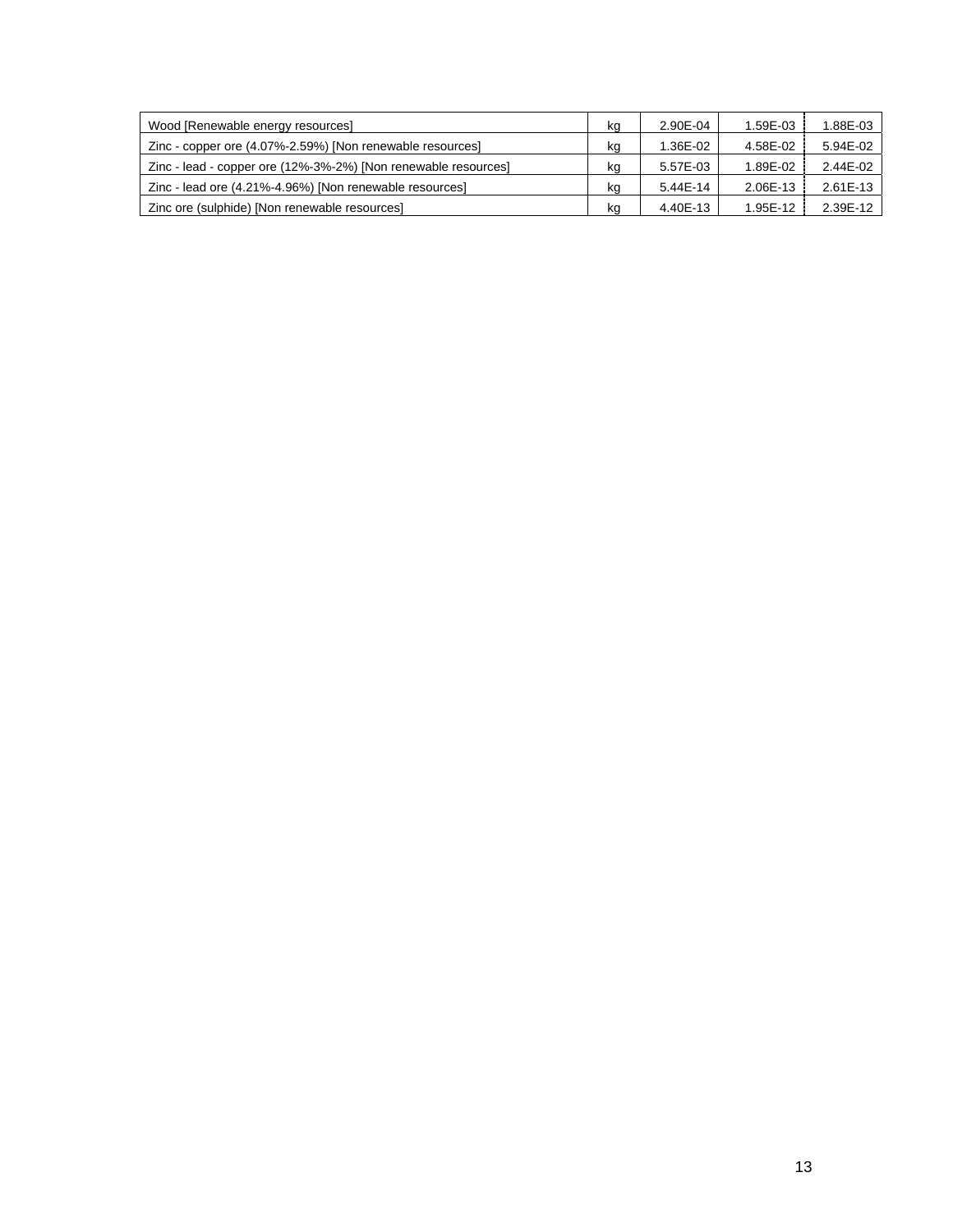<span id="page-16-1"></span><span id="page-16-0"></span>

| <b>Input Description</b>                                                           |       | Total Input per Ton of Stone Produced |              |          |  |
|------------------------------------------------------------------------------------|-------|---------------------------------------|--------------|----------|--|
|                                                                                    | Units | Quarrying                             | Processing   | TOTAL    |  |
| 1,2-Dibromoethane [Halogenated organic emissions to fresh water]                   | kg    | 1.17E-12                              | 8.15E-12     | 9.32E-12 |  |
| Acenaphthene [Hydrocarbons to fresh water]                                         | kg    | 1.23E-07                              | 2.57E-07     | 3.80E-07 |  |
| Acenaphthene [Hydrocarbons to sea water]                                           | kg    | 2.92E-08                              | 4.52E-08     | 7.43E-08 |  |
| Acenaphthylene [Hydrocarbons to fresh water]                                       | kg    | 4.76E-08                              | 9.73E-08     | 1.45E-07 |  |
| Acenaphthylene [Hydrocarbons to sea water]                                         | kg    | 1.14E-08                              | 1.94E-08     | 3.08E-08 |  |
| Acetaldehyde (Ethanal) [Group NMVOC to air]                                        | kg    | 4.81E-06                              | 2.66E-05     | 3.14E-05 |  |
| Acetic acid [Group NMVOC to air]                                                   | kg    | 1.36E-05                              | 1.21E-04     | 1.35E-04 |  |
| Acetic acid [Hydrocarbons to fresh water]                                          | kg    | 5.28E-07                              | 5.81E-06     | 6.33E-06 |  |
| Acetic acid [Hydrocarbons to sea water]                                            | kg    | 4.13E-06                              | 8.71E-06     | 1.28E-05 |  |
| Acetone (dimethylcetone) [Group NMVOC to air]                                      | kg    | 4.56E-06                              | 2.58E-05     | 3.03E-05 |  |
| Acid (calculated as H+) [Inorganic emissions to fresh water]                       | kg    | 6.65E-07                              | 5.38E-06     | 6.04E-06 |  |
| Acrolein [Group NMVOC to air]                                                      | kg    | 9.90E-08                              | 2.93E-07     | 3.92E-07 |  |
| Acrylonitrile [Hydrocarbons to fresh water]                                        | kg    | 3.67E-10                              | 3.07E-09     | 3.44E-09 |  |
| Adsorbable organic halogen compounds (AOX) [Analytical measures to<br>fresh water] | kg    | 1.99E-05                              | 4.52E-05     | 6.51E-05 |  |
| Adsorbable organic halogen compounds (AOX) [Analytical measures to<br>sea water]   | kg    | 1.46E-10                              | 4.72E-10     | 6.18E-10 |  |
| Aldehyde (unspecified) [Group NMVOC to air]                                        | kg    | 3.41E-06                              | 2.89E-05     | 3.23E-05 |  |
| Alkane (unspecified) [Group NMVOC to air]                                          | kg    | 1.86E-04                              | 1.56E-03     | 1.75E-03 |  |
| Alkene (unspecified) [Group NMVOC to air]                                          | kg    | 1.74E-04                              | 1.48E-03     | 1.65E-03 |  |
| Aluminium (3+) [Inorganic emissions to industrial soil]                            | kg    | 2.84E-06                              | 6.67E-06     | 9.51E-06 |  |
| Aluminum [Inorganic emissions to fresh water]                                      | kg    | 1.94E-04                              | 1.78E-03     | 1.97E-03 |  |
| Aluminum [Inorganic emissions to sea water]                                        | kg    | 3.20E-05                              | 1.19E-04     | 1.51E-04 |  |
| Americium (Am241) [Radioactive emissions to fresh water]                           | Bq    | 3.79E-01                              | $3.21E + 00$ | 3.59E+00 |  |
| Ammonia [Inorganic emissions to air]                                               | kg    | 2.64E-04                              | 1.96E-03     | 2.22E-03 |  |
| Ammonia [Inorganic emissions to fresh water]                                       | kg    | 4.40E-04                              | 9.62E-04     | 1.40E-03 |  |
| Ammonia [Inorganic emissions to industrial soil]                                   | kg    | 2.72E-04                              | 5.56E-04     | 8.23E-04 |  |
| Ammonia [Inorganic emissions to sea water]                                         | kg    | 1.30E-03                              | 3.26E-03     | 4.56E-03 |  |
| Ammonium / ammonia [Inorganic emissions to fresh water]                            | kg    | 1.66E-04                              | 1.43E-03     | 1.59E-03 |  |
| Ammonium [Inorganic emissions to air]                                              | kg    | 1.13E-04                              | 3.04E-04     | 4.17E-04 |  |
| Ammonium nitrate [Inorganic emissions to air]                                      | kg    | 2.43E-11                              | 1.64E-10     | 1.88E-10 |  |
| Anthracene [Group PAH to air]                                                      | kg    | 1.40E-08                              | 2.94E-08     | 4.35E-08 |  |
| Anthracene [Hydrocarbons to fresh water]                                           | kg    | 5.08E-08                              | 1.15E-07     | 1.66E-07 |  |
| Anthracene [Hydrocarbons to sea water]                                             | kg    | 1.74E-08                              | 3.06E-08     | 4.80E-08 |  |
| Antimony (Sb124) [Radioactive emissions to air]                                    | Bq    | 1.15E-04                              | 1.70E-03     | 1.81E-03 |  |
| Antimony (Sb124) [Radioactive emissions to fresh water]                            | Вq    | 3.41E-03                              | 3.14E-02     | 3.48E-02 |  |
| Antimony (Sb125) [Radioactive emissions to fresh water]                            | Вq    | 2.34E-03                              | 2.14E-02     | 2.37E-02 |  |
| Antimony [Heavy metals to air]                                                     | kg    | 5.31E-04                              | 1.13E-03     | 1.66E-03 |  |
| Antimony [Heavy metals to fresh water]                                             | kg    | 3.61E-04                              | 1.68E-03     | 2.04E-03 |  |
| Argon (Ar41) [Radioactive emissions to air]                                        | Вq    | 8.39E+02                              | 7.10E+03     | 7.94E+03 |  |
| Aromatic hydrocarbons (unspecified) [Group NMVOC to air]                           | kg    | 2.25E-06                              | 1.10E-05     | 1.32E-05 |  |
| Aromatic hydrocarbons (unspecified) [Hydrocarbons to fresh water]                  | kg    | 1.81E-05                              | 4.08E-05     | 5.89E-05 |  |
| Aromatic hydrocarbons (unspecified) [Hydrocarbons to sea water]                    | kg    | 5.71E-07                              | 1.33E-05     | 1.38E-05 |  |
| Arsenic [Heavy metals to air]                                                      | kg    | 4.34E-06                              | 3.54E-05     | 3.97E-05 |  |
| Arsenic [Heavy metals to fresh water]                                              | kg    | 1.17E-05                              | 3.28E-05     | 4.45E-05 |  |
| Arsenic [Heavy metals to industrial soil]                                          | kg    | 1.10E-09                              | 2.19E-06     | 2.19E-06 |  |
| Arsenic [Heavy metals to sea water]                                                | kg    | 6.33E-06                              | 1.14E-05     | 1.77E-05 |  |

| Table 4. LCI outputs for granite quarrying and processing. |  |  |
|------------------------------------------------------------|--|--|
|                                                            |  |  |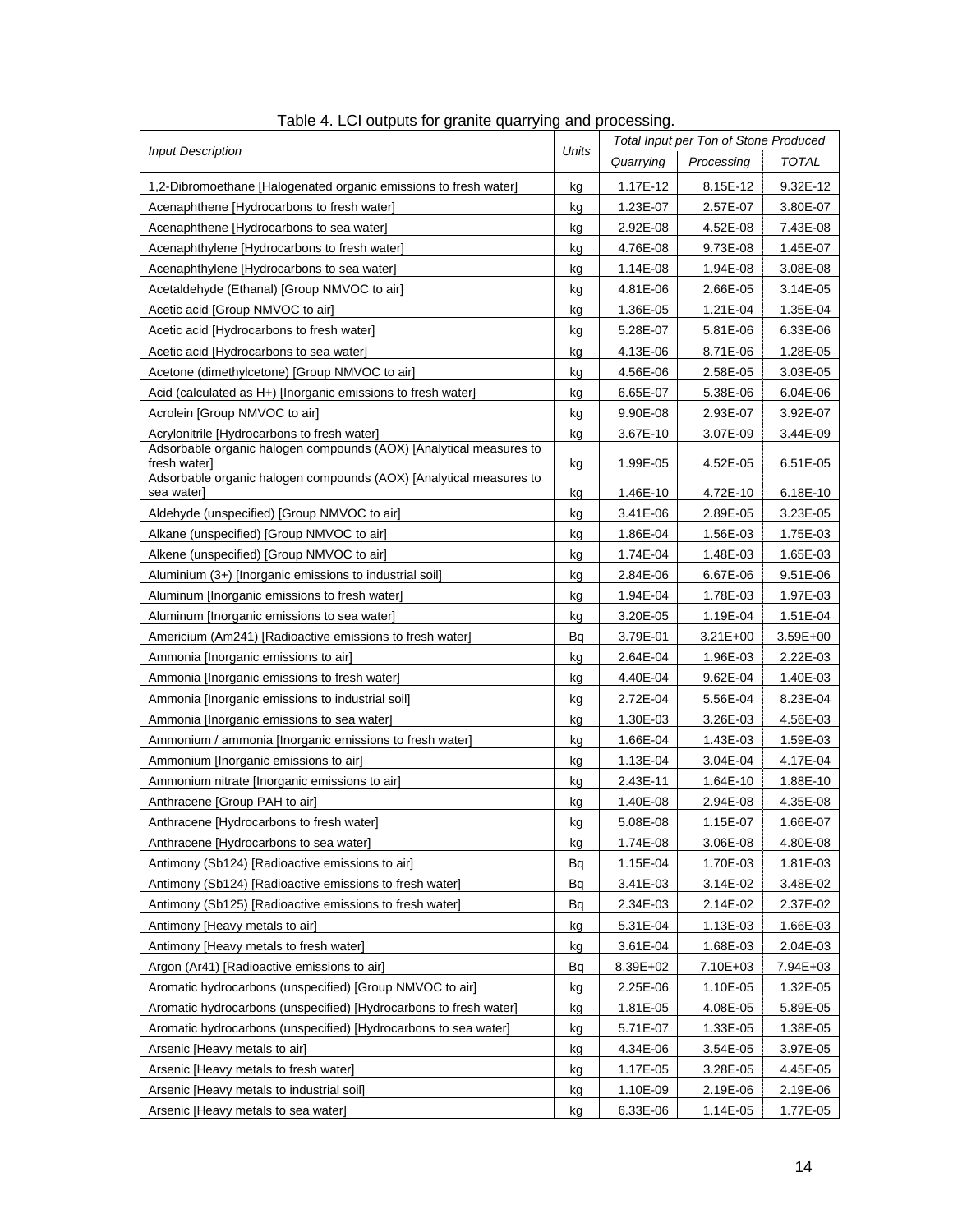| Arsenic trioxide [Heavy metals to air]                              | kg | 5.50E-11     | 1.83E-10     | 2.38E-10     |
|---------------------------------------------------------------------|----|--------------|--------------|--------------|
| Barium [Inorganic emissions to air]                                 | kg | 2.78E-04     | 7.51E-04     | 1.03E-03     |
| Barium [Inorganic emissions to fresh water]                         | kg | 4.97E-05     | 9.98E-05     | 1.49E-04     |
| Barium [Inorganic emissions to sea water]                           | kg | 5.49E-04     | 1.77E-03     | 2.32E-03     |
| Benzene [Group NMVOC to air]                                        | kg | 3.78E-05     | 1.79E-04     | 2.17E-04     |
| Benzene [Hydrocarbons to fresh water]                               | kg | 1.20E-04     | 2.45E-04     | 3.64E-04     |
| Benzene [Hydrocarbons to sea water]                                 | kg | 5.66E-05     | 1.09E-04     | 1.66E-04     |
| Benzo{a}anthracene [Group PAH to air]                               | kg | 2.75E-09     | 5.85E-09     | 8.59E-09     |
| Benzo{a}anthracene [Hydrocarbons to fresh water]                    | kg | 6.31E-09     | 1.37E-08     | 2.00E-08     |
| Benzo{a}anthracene [Hydrocarbons to sea water]                      | kg | 3.03E-08     | 6.53E-08     | 9.56E-08     |
| Benzo{a}pyrene [Group PAH to air]                                   | kg | 7.16E-09     | 4.29E-08     | 5.01E-08     |
| Benzo{ghi}perylene [Group PAH to air]                               | kg | 6.30E-09     | 1.86E-08     | 2.49E-08     |
| Benzofluoranthene [Group PAH to air]                                | kg | 2.96E-08     | 6.12E-08     | 9.08E-08     |
| Benzofluoranthene [Hydrocarbons to fresh water]                     | kg | 1.63E-09     | 1.41E-08     | 1.57E-08     |
| Benzofluoranthene [Hydrocarbons to sea water]                       | kg | 1.52E-08     | 2.91E-08     | 4.43E-08     |
| Beryllium [Inorganic emissions to air]                              | kg | 5.73E-08     | 4.34E-07     | 4.91E-07     |
| Beryllium [Inorganic emissions to fresh water]                      | kg | 8.29E-09     | 8.39E-08     | 9.22E-08     |
| Beryllium [Inorganic emissions to sea water]                        | kg | 1.51E-07     | 2.98E-07     | 4.48E-07     |
| Biological oxygen demand (BOD) [Analytical measures to fresh water] | kg | 1.30E-03     | 3.06E-03     | 4.36E-03     |
| Biological oxygen demand (BOD) [Analytical measures to sea water]   | kg | 1.61E-04     | 1.54E-03     | 1.70E-03     |
| Boron [Inorganic emissions to fresh water]                          | kg | 1.10E-04     | 7.06E-04     | 8.16E-04     |
| Boron [Inorganic emissions to sea water]                            | kg | 2.42E-05     | 6.49E-05     | 8.91E-05     |
| Boron compounds (unspecified) [Inorganic emissions to air]          | kg | 8.19E-05     | 6.92E-04     | 7.74E-04     |
| Bromide [Inorganic emissions to industrial soil]                    | kg | 3.98E-07     | 9.25E-07     | 1.32E-06     |
| Bromine [Inorganic emissions to air]                                | kg | 2.91E-05     | 2.75E-04     | 3.04E-04     |
| Bromine [Inorganic emissions to fresh water]                        | kg | 4.63E-06     | 9.52E-06     | 1.41E-05     |
| Butadiene [Group NMVOC to air]                                      | kg | 1.06E-10     | 8.90E-10     | 9.96E-10     |
| Butane (n-butane) [Group NMVOC to air]                              | kg | 5.03E-03     | 1.37E-02     | 1.87E-02     |
| Butane [Group NMVOC to air]                                         | kg | 8.49E-04     | 1.89E-03     | 2.73E-03     |
| Cadmium [Heavy metals to air]                                       | kg | 2.66E-07     | 1.81E-05     | 1.84E-05     |
| Cadmium [Heavy metals to fresh water]                               | kg | 1.52E-05     | 4.10E-05     | 5.62E-05     |
| Cadmium [Heavy metals to industrial soil]                           | kg | 1.12E-08     | 2.32E-06     | 2.34E-06     |
| Cadmium [Heavy metals to sea water]                                 | kg | 6.72E-06     | 1.45E-05     | 2.12E-05     |
| CaF2 (low radioactice) [Radioactive waste]                          | kg | 3.63E-05     | 3.08E-04     | 3.45E-04     |
| Calcium (2+) [Inorganic emissions to industrial soil]               | kg | 2.33E-03     | 4.88E-03     | 7.21E-03     |
| Calcium [Inorganic emissions to fresh water]                        | kg | 1.57E-02     | 1.10E-01     | 1.26E-01     |
| Calcium [Inorganic emissions to sea water]                          | kg | 3.31E-04     | 2.56E-04     | 5.87E-04     |
| Carbon (C14) [Radioactive emissions to air]                         | Bq | $3.85E + 02$ | 3.17E+03     | 3.56E+03     |
| Carbon (C14) [Radioactive emissions to fresh water]                 | Bq | $1.92E + 01$ | 2.49E+02     | 2.69E+02     |
| Carbon dioxide [Inorganic emissions to air]                         | kg | 8.89E+01     | $4.92E + 02$ | 5.80E+02     |
| Carbon disulphide [Inorganic emissions to air]                      | kg | 2.17E-10     | 1.51E-09     | 1.73E-09     |
| Carbon monoxide [Inorganic emissions to air]                        | kg | 7.07E-02     | 2.73E-01     | 3.44E-01     |
| Carbon, organically bound [Organic emissions to fresh water]        | kg | 1.23E-03     | 4.09E-03     | 5.32E-03     |
| Carbonate [Inorganic emissions to fresh water]                      | kg | 1.11E-02     | 2.26E-02     | 3.38E-02     |
| Carbonate [Inorganic emissions to sea water]                        | kg | 4.33E-03     | 7.64E-03     | 1.20E-02     |
| Cesium (Cs134) [Radioactive emissions to air]                       | Вq | 2.70E+00     | $1.08E + 01$ | $1.35E + 01$ |
| Cesium (Cs134) [Radioactive emissions to fresh water]               | Вq | $1.67E + 01$ | $1.53E + 02$ | 1.70E+02     |
| Cesium (Cs137) [Radioactive emissions to air]                       | Вq | $2.42E + 01$ | $5.11E + 01$ | $7.52E + 01$ |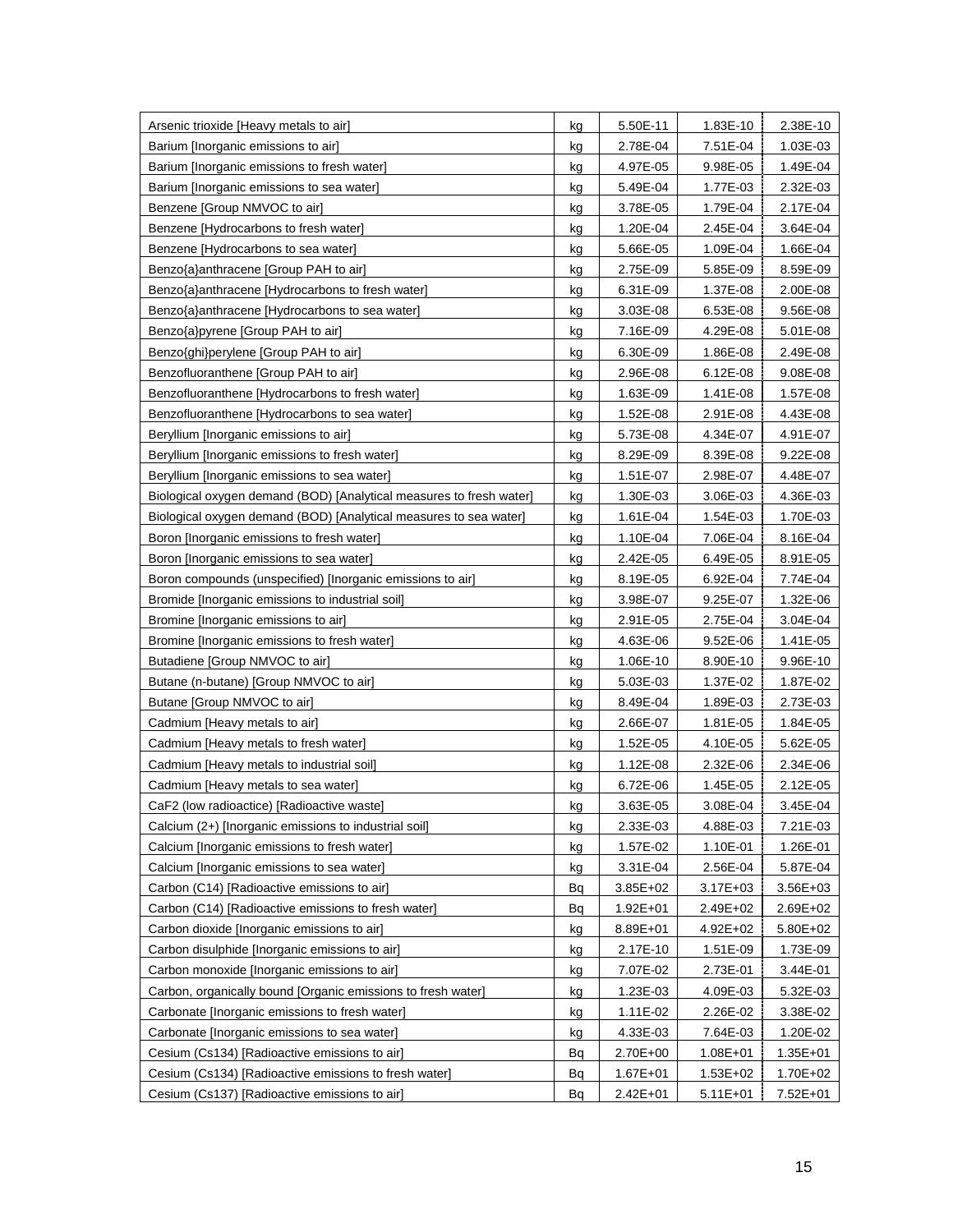| Cesium (Cs137) [Radioactive emissions to fresh water]                                                          |          | $1.54E + 02$         | 1.46E+03             | $1.61E + 03$             |
|----------------------------------------------------------------------------------------------------------------|----------|----------------------|----------------------|--------------------------|
| Chemical oxygen demand (COD) [Analytical measures to fresh water]                                              | kg       | 3.22E-02             | 1.72E-01             | 2.04E-01                 |
| Chemical oxygen demand (COD) [Analytical measures to sea water]                                                |          | 2.56E-03             | 7.07E-03             | 9.63E-03                 |
| Chloride (unspecified) [Inorganic emissions to air]                                                            | kg       | 2.59E-01             | 5.60E-01             | 8.19E-01                 |
| Chloride [Inorganic emissions to fresh water]                                                                  | kg       | 1.00E+00             | 2.82E+00             | $3.82E + 00$             |
| Chloride [Inorganic emissions to industrial soil]                                                              | kg       | 4.65E-04             | 9.45E-04             | 1.41E-03                 |
| Chloride [Inorganic emissions to sea water]                                                                    | kg       | 1.30E-01             | 2.18E-01             | 3.48E-01                 |
| Chlorinated hydrocarbons (unspecified) [Halogenated organic<br>emissions to fresh water]                       | kg       | 2.15E-14             | 9.90E-14             | 1.21E-13                 |
| Chlorine (dissolved) [Inorganic emissions to fresh water]                                                      | kg       | 2.57E-04             | 2.36E-03             | 2.61E-03                 |
| Chlorine [Inorganic emissions to air]                                                                          | kg       | 4.35E-05             | 1.65E-04             | 2.08E-04                 |
| Chloromethane (methyl chloride) [Halogenated organic emissions to<br>fresh water]                              |          | 5.85E-08             | 1.85E-07             | 2.44E-07                 |
| Chromium (unspecified) [Heavy metals to air]                                                                   | kg       | 1.62E-05             | 3.94E-05             | 5.56E-05                 |
|                                                                                                                | kg       |                      |                      |                          |
| Chromium (unspecified) [Heavy metals to fresh water]                                                           | kg       | 3.73E-06             | 1.16E-05             | 1.53E-05                 |
| Chromium (unspecified) [Heavy metals to industrial soil]<br>Chromium (unspecified) [Heavy metals to sea water] | kg       | 8.05E-07             | 2.45E-06<br>1.57E-05 | 3.24E-06                 |
|                                                                                                                | kg       | 8.26E-06             |                      | 2.39E-05                 |
| Chromium +III [Heavy metals to air]<br>Chromium +III [Heavy metals to fresh water]                             | kg       | 1.21E-08<br>6.26E-07 | 1.82E-07             | 1.94E-07<br>5.76E-06     |
| Chromium +III [Heavy metals to industrial soil]                                                                | kg       |                      | 5.14E-06             | 5.57E-10                 |
| Chromium +VI [Heavy metals to fresh water]                                                                     | kg       | 1.16E-10<br>1.84E-09 | 4.41E-10             |                          |
|                                                                                                                | kg       |                      | 2.55E-14             | 3.22E-14                 |
| Chrysene [Group PAH to air]                                                                                    | kg       | 1.73E-08             | 4.16E-08             | 5.89E-08                 |
| Chrysene [Hydrocarbons to fresh water]                                                                         | kg       | 1.47E-07             | 3.00E-07             | 4.47E-07                 |
| Chrysene [Hydrocarbons to sea water]                                                                           | kg       | 3.18E-08             | 6.32E-08             | 9.49E-08                 |
| Cobalt (Co58) [Radioactive emissions to air]                                                                   | Вq       | 5.72E-04             | 5.25E-03             | 5.82E-03                 |
| Cobalt (Co58) [Radioactive emissions to fresh water]                                                           | Вq       | 1.28E-01             | $1.17E + 00$         | $1.30E + 00$             |
| Cobalt (Co60) [Radioactive emissions to air]<br>Cobalt (Co60) [Radioactive emissions to fresh water]           | Вq       | 1.45E-02             | 1.33E-01             | 1.48E-01                 |
| Cobalt [Heavy metals to air]                                                                                   | Вq       | 7.16E+01<br>1.98E-02 | 6.57E+02<br>7.58E-02 | 7.29E+02<br>9.56E-02     |
| Cobalt [Heavy metals to fresh water]                                                                           | kg       | 8.88E-05             | 4.16E-03             |                          |
| Cobalt [Heavy metals to industrial soil]                                                                       | kg       | 1.11E+01             | 2.29E+01             | 4.25E-03<br>$3.40E + 01$ |
| Cobalt [Heavy metals to sea water]                                                                             | kg<br>kg | 2.25E-03             | $1.96E + 01$         | 1.96E+01                 |
| Cooling water [Waste for recovery]                                                                             | kg       | 7.09E-16             | W                    | W                        |
| Copper [Heavy metals to air]                                                                                   | kg       | 7.08E-07             | 6.08E-06             | 6.78E-06                 |
| Copper [Heavy metals to fresh water]                                                                           | kg       | 1.18E-05             | 4.17E-05             | 5.36E-05                 |
| Copper [Heavy metals to industrial soil]                                                                       | kg       | 5.58E-05             | 1.80E-04             | 2.36E-04                 |
| Copper [Heavy metals to sea water]                                                                             | kg       | 2.50E-05             | 5.96E-05             | 8.46E-05                 |
| Cresol (methyl phenol) [Hydrocarbons to fresh water]                                                           | kg       | 3.49E-07             | 6.51E-07             | 1.00E-06                 |
| Cresol (methyl phenol) [Hydrocarbons to sea water]                                                             | kg       | 4.25E-07             | 8.26E-07             | 1.25E-06                 |
| Curium (Cm alpha) [Radioactive emissions to fresh water]                                                       | Вq       | 5.03E-01             | $4.26E + 00$         | 4.76E+00                 |
| Cyanide (unspecified) [Inorganic emissions to air]                                                             | kg       | 7.81E-07             | 9.57E-07             | 1.74E-06                 |
| Cyanide [Inorganic emissions to fresh water]                                                                   | kg       | 1.03E-05             | 2.12E-05             | 3.14E-05                 |
| Cyclohexane (hexahydro benzene) [Group NMVOC to air]                                                           | kg       | 4.99E-09             | 3.47E-08             | 3.97E-08                 |
| Demolition waste (deposited) [Stockpile goods]                                                                 | kg       | 1.29E-01             | $1.10E + 00$         | 1.23E+00                 |
| Dibenz(a)anthracene [Group PAH to air]                                                                         | kg       | 3.93E-09             | 1.16E-08             | 1.55E-08                 |
| Dichloromethane (methylene chloride) [Halogenated organic emissions                                            |          |                      |                      |                          |
| to air]                                                                                                        | kg       | 3.91E-13             | 3.28E-12             | 3.67E-12                 |
| Dichloropropane [Halogenated organic emissions to fresh water]                                                 | kg       | 5.02E-15             | 4.20E-14             | 4.70E-14                 |
| Diethyl amine (ethylene ethane amine) [Group NMVOC to air]                                                     | kg       | 2.71E-15             | 2.26E-14             | 2.53E-14                 |
| Dioxins (unspec.) [Halogenated organic emissions to air]                                                       | kg       | 4.44E-13             | 1.47E-12             | 1.92E-12                 |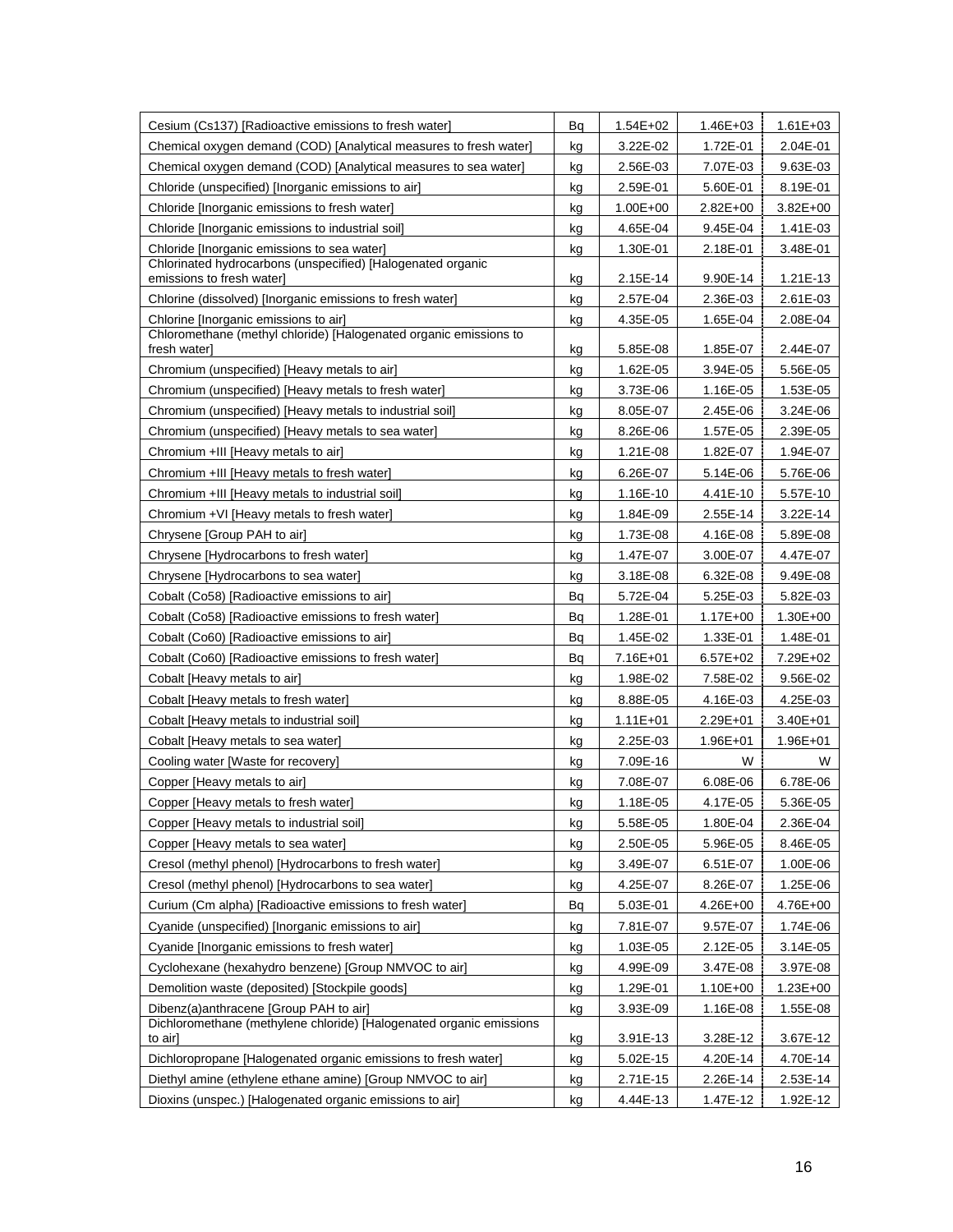| Dust (PM10) [Particles to air]                                                   | kg | 3.37E-03     | 8.85E-03     | 1.22E-02     |
|----------------------------------------------------------------------------------|----|--------------|--------------|--------------|
| Dust (PM2.5) [Particles to air]                                                  | kg | 3.24E-03     | 2.17E-02     | 2.50E-02     |
| Dust (unspecified) [Particles to air]                                            | kg | 6.18E-03     | 4.43E-02     | 5.04E-02     |
| Ethane [Group NMVOC to air]                                                      | kg | 1.60E-02     | 4.58E-02     | 6.18E-02     |
| Ethanol [Group NMVOC to air]                                                     | kg | 7.57E-06     | 5.73E-05     | 6.49E-05     |
| Ethene (ethylene) [Group NMVOC to air]                                           | kg | 4.99E-07     | 1.23E-06     | 1.72E-06     |
| Ethyl benzene [Group NMVOC to air]                                               | kg | 1.74E-04     | 1.47E-03     | 1.65E-03     |
| Ethyl benzene [Hydrocarbons to fresh water]                                      | kg | 8.39E-07     | 1.75E-06     | 2.59E-06     |
| Ethyl benzene [Hydrocarbons to sea water]                                        | kg | 4.00E-06     | 7.77E-06     | 1.18E-05     |
| Exhaust [Other emissions to air]                                                 | kg | 2.15E+02     | $1.80E + 03$ | 2.01E+03     |
| Fluoranthene [Group NMVOC to air]                                                | kg | 8.50E-09     | 1.86E-08     | 2.71E-08     |
| Fluoranthene [Hydrocarbons to fresh water]                                       | kg | 3.08E-08     | 6.43E-08     | 9.51E-08     |
| Fluoranthene [Hydrocarbons to sea water]                                         | kg | 4.41E-08     | 1.27E-07     | 1.71E-07     |
| Fluorene [Group NMVOC to air]                                                    | kg | 1.45E-07     | 4.28E-07     | 5.74E-07     |
| Fluoride (unspecified) [Inorganic emissions to air]                              | kg | 4.68E-03     | 9.69E-03     | 1.44E-02     |
| Fluoride [Inorganic emissions to fresh water]                                    | kg | 3.10E-02     | 2.84E-01     | 3.15E-01     |
| Fluoride [Inorganic emissions to industrial soil]                                | kg | 3.01E-06     | 8.40E-03     | 8.40E-03     |
| Fluorides [Inorganic emissions to air]                                           | kg | 8.29E-06     | 1.77E-05     | 2.59E-05     |
| Fluorine [Inorganic emissions to air]                                            | kg | 5.08E-07     | 1.05E-06     | 1.56E-06     |
| Fluorine [Inorganic emissions to fresh water]                                    | kg | 1.19E-07     | 1.17E-06     | 1.29E-06     |
| Formaldehyde (methanal) [Group NMVOC to air]                                     | kg | 9.64E-05     | 7.89E-04     | 8.85E-04     |
| Halogenated hydrocarbons (unspecified) [Halogenated organic<br>emissions to air] | kg | 1.93E-13     | 1.62E-12     | 1.81E-12     |
| Hazardous waste (unspec.) [Hazardous waste]                                      | kg | 8.39E-09     | W            | W            |
| Heavy metals to air (unspecified) [Heavy metals to air]                          | kg | 2.20E-09     | 1.62E-08     | 1.84E-08     |
| Heavy metals to water (unspecified) [Heavy metals to fresh water]                | kg | 3.58E-08     | 2.72E-07     | 3.08E-07     |
| Helium (Inorganic emissions to air)                                              | kg | 3.81E-07     | 1.75E-06     | 2.13E-06     |
| Heptane (isomers) [Group NMVOC to air]                                           | kg | 1.93E-04     | 3.70E-04     | 5.63E-04     |
| Hexamethylene diamine (HMDA) [Group NMVOC to air]                                | kg | 6.25E-12     | 5.23E-11     | 5.86E-11     |
| Hexane (isomers) [Group NMVOC to air]                                            | kg | 2.88E-04     | 5.51E-04     | 8.38E-04     |
| Hexane (isomers) [Hydrocarbons to fresh water]                                   | kg | 4.77E-08     | 3.07E-06     | 3.12E-06     |
| Hexane (isomers) [Hydrocarbons to sea water]                                     | kg | 3.67E-08     | 7.00E-08     | 1.07E-07     |
| Highly radioactive waste [Radioactive waste]                                     | kg | 1.08E-04     | 9.20E-04     | 1.03E-03     |
| Hydrocarbons (unspecified) [Hydrocarbons to fresh water]                         | kg | 3.12E-06     | 2.46E-05     | 2.77E-05     |
| Hydrogen (H3) [Radioactive emissions to air]                                     | Bq | $1.42E + 03$ | $1.46E + 05$ | $1.48E + 05$ |
| Hydrogen (H3) [Radioactive emissions to fresh water]                             | Вq | 5.60E+05     | $4.61E + 06$ | $5.17E + 06$ |
| Hydrogen [Inorganic emissions to air]                                            | kg | 2.20E+02     | 8.41E+02     | $1.06E + 03$ |
| Hydrogen arsenic (arsine) [Heavy metals to air]                                  | kg | 4.56E-09     | 1.52E-08     | 1.98E-08     |
| Hydrogen bromine (hydrobromic acid) [Inorganic emissions to air]                 | kg | 8.49E-08     | 6.64E-07     | 7.49E-07     |
| Hydrogen chloride [Inorganic emissions to air]                                   | kg | 7.24E-04     | 5.91E-03     | 6.63E-03     |
| Hydrogen chloride [Inorganic emissions to fresh water]                           | kg | 1.22E-08     | 4.46E-08     | 5.69E-08     |
| Hydrogen cyanide (prussic acid) [Inorganic emissions to air]                     | kg | 8.72E-09     | 4.67E-08     | 5.54E-08     |
| Hydrogen fluoride (hydrofluoric acid) [Inorganic emissions to fresh<br>water]    | kg | 3.10E-05     | 9.06E-05     | 1.22E-04     |
| Hydrogen fluoride [Inorganic emissions to air]                                   | kg | 8.67E-05     | 7.86E-04     | 8.72E-04     |
| Hydrogen iodide [Inorganic emissions to air]                                     | kg | 8.15E-11     | 6.91E-10     | 7.72E-10     |
| Hydrogen phosphorous [Inorganic emissions to air]                                | kg | 9.87E-12     | 7.01E-11     | 7.99E-11     |
| Hydrogen sulphide [Inorganic emissions to air]                                   | kg | 2.38E-03     | 1.40E-02     | 1.64E-02     |
| Hydroxide [Inorganic emissions to fresh water]                                   | kg | 3.51E-07     | 1.41E-06     | 1.76E-06     |
| Indeno[1,2,3-cd]pyrene [Group PAH to air]                                        | kg | 4.69E-09     | 1.38E-08     | 1.85E-08     |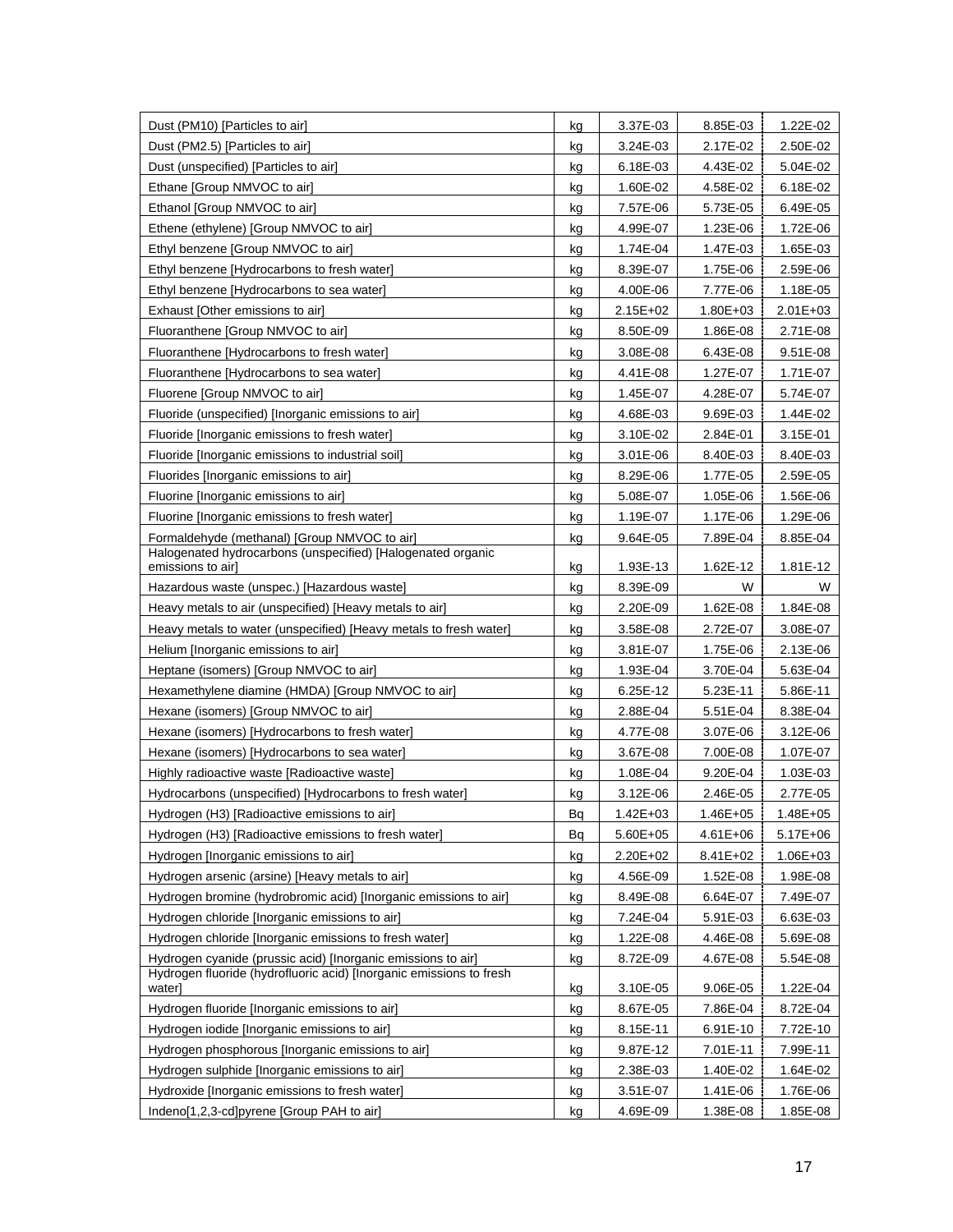| Industrial waste for municipal disposal [Consumer waste]                        | kg | 2.80E-09     | W            | W            |
|---------------------------------------------------------------------------------|----|--------------|--------------|--------------|
| Inorganic salts and acids (unspecified) [Inorganic emissions to fresh<br>water] | kg | 1.05E-18     | W            | W            |
| Iodine (I129) [Radioactive emissions to air]                                    | Bq | $8.09E + 00$ | $3.48E + 01$ | 4.29E+01     |
| Iodine (I129) [Radioactive emissions to fresh water]                            | Вq | 4.76E+01     | $4.37E + 02$ | $4.84E + 02$ |
| Iodine (I131) [Radioactive emissions to air]                                    | Bq | 1.07E-01     | $1.01E + 00$ | $1.12E + 00$ |
| Iodine (I131) [Radioactive emissions to fresh water]                            | Вq | 1.91E-02     | 5.72E-02     | 7.63E-02     |
| Iron [Heavy metals to air]                                                      | kg | 1.74E-05     | 3.66E-05     | 5.40E-05     |
| Iron [Heavy metals to fresh water]                                              | kg | 2.98E-02     | 2.74E-01     | 3.04E-01     |
| Iron [Heavy metals to industrial soil]                                          | kg | 4.70E-03     | 9.66E-03     | 1.44E-02     |
| Iron [Heavy metals to sea water]                                                | kg | 5.04E-05     | 8.28E-03     | 8.33E-03     |
| Krypton (Kr85) [Radioactive emissions to air]                                   | Вq | $1.42E + 07$ | $1.20E + 08$ | $1.34E + 08$ |
| Krypton (Kr85m) [Radioactive emissions to air]                                  | Вq | $1.45E + 01$ | 1.22E+02     | $1.37E + 02$ |
| Lanthanides [Heavy metals to air]                                               | kg | 4.06E-11     | 2.45E-10     | 2.86E-10     |
| Lead [Heavy metals to air]                                                      | kg | 4.33E-06     | 2.64E-05     | 3.07E-05     |
| Lead [Heavy metals to fresh water]                                              | kg | 7.74E-06     | 5.76E-05     | 6.54E-05     |
| Lead [Heavy metals to industrial soil]                                          | kg | 5.07E-06     | 2.63E-05     | 3.14E-05     |
| Lead [Heavy metals to sea water]                                                | kg | 1.49E-05     | 3.24E-05     | 4.73E-05     |
| Lead dioxide [Inorganic emissions to air]                                       | kg | 9.81E-12     | 7.94E-11     | 8.92E-11     |
| Magnesium (2+) [Inorganic emissions to industrial soil]                         | kg | 1.21E-03     | 2.52E-03     | 3.73E-03     |
| Magnesium [Inorganic emissions to fresh water]                                  | kg | 2.81E-03     | 2.06E-02     | 2.34E-02     |
| Magnesium [Inorganic emissions to sea water]                                    | kg | 8.42E-05     | 8.60E-04     | 9.44E-04     |
| Magnesium chloride [Inorganic emissions to fresh water]                         | kg | 7.62E-09     | 6.38E-08     | 7.14E-08     |
| Manganese (Mn54) [Radioactive emissions to fresh water]                         | Bq | 1.11E+01     | $1.02E + 02$ | $1.13E + 02$ |
| Manganese [Heavy metals to air]                                                 | kg | 1.36E-06     | 1.75E-05     | 1.88E-05     |
| Manganese [Heavy metals to fresh water]                                         | kg | 3.17E-05     | $3.04E + 00$ | $3.04E + 00$ |
| Manganese [Heavy metals to industrial soil]                                     | kg | 7.10E-06     | 1.49E-05     | 2.20E-05     |
| Manganese [Heavy metals to sea water]                                           | kg | $1.72E + 00$ | $3.54E + 00$ | $5.27E+00$   |
| Medium and low radioactive wastes [Radioactive waste]                           | kg | 1.29E-04     | 1.09E-03     | 1.22E-03     |
| Mercaptan (unspecified) [Group NMVOC to air]                                    | kg | 1.98E-06     | 4.62E-06     | 6.59E-06     |
| Mercury [Heavy metals to air]                                                   | kg | 7.40E-07     | 4.99E-06     | 5.73E-06     |
| Mercury [Heavy metals to fresh water]                                           | kg | 2.98E-07     | 1.26E-06     | 1.56E-06     |
| Mercury [Heavy metals to industrial soil]                                       | kg | 7.30E-08     | 1.50E-07     | 2.23E-07     |
| Mercury [Heavy metals to sea water]                                             | kg | 1.26E-08     | 7.79E-08     | 9.05E-08     |
| Metals (unspecified) [Particles to air]                                         | kg | 3.08E-10     | 1.13E-09     | 1.43E-09     |
| Metals (unspecified) [Particles to fresh water]                                 | kg | 1.68E-10     | 9.35E-10     | 1.10E-09     |
| Methane [Organic emissions to air (group VOC)]                                  | kg | 3.84E-01     | 1.29E+00     | 1.67E+00     |
| Methanol [Group NMVOC to air]                                                   | kg | 6.04E-06     | 5.51E-05     | 6.11E-05     |
| Methanol [Hydrocarbons to fresh water]                                          | kg | 4.52E-05     | 3.63E-04     | 4.08E-04     |
| Mineral waste [Consumer waste]                                                  | kg | 4.50E-09     | W            | W            |
| Molybdenum [Heavy metals to air]                                                | kg | 1.35E-06     | 2.71E-06     | 4.06E-06     |
| Molybdenum [Heavy metals to fresh water]                                        | kg | 6.08E-06     | 5.47E-05     | 6.08E-05     |
| Molybdenum [Heavy metals to sea water]                                          | kg | 1.35E-06     | 4.38E-06     | 5.73E-06     |
| Naphthalene [Group PAH to air]                                                  | kg | 1.47E-06     | 4.35E-06     | 5.83E-06     |
| Naphthalene [Organic emissions to fresh water]                                  | kg | 4.59E-06     | 9.36E-06     | 1.39E-05     |
| Naphthalene [Organic emissions to sea water]                                    | kg | 1.26E-06     | 2.15E-06     | 3.41E-06     |
| Neutral salts [Inorganic emissions to fresh water]                              | kg | 2.76E-08     | $5.13E + 01$ | $5.13E + 01$ |
| Nickel [Heavy metals to air]                                                    | kg | 1.75E-05     | 4.35E-05     | 6.10E-05     |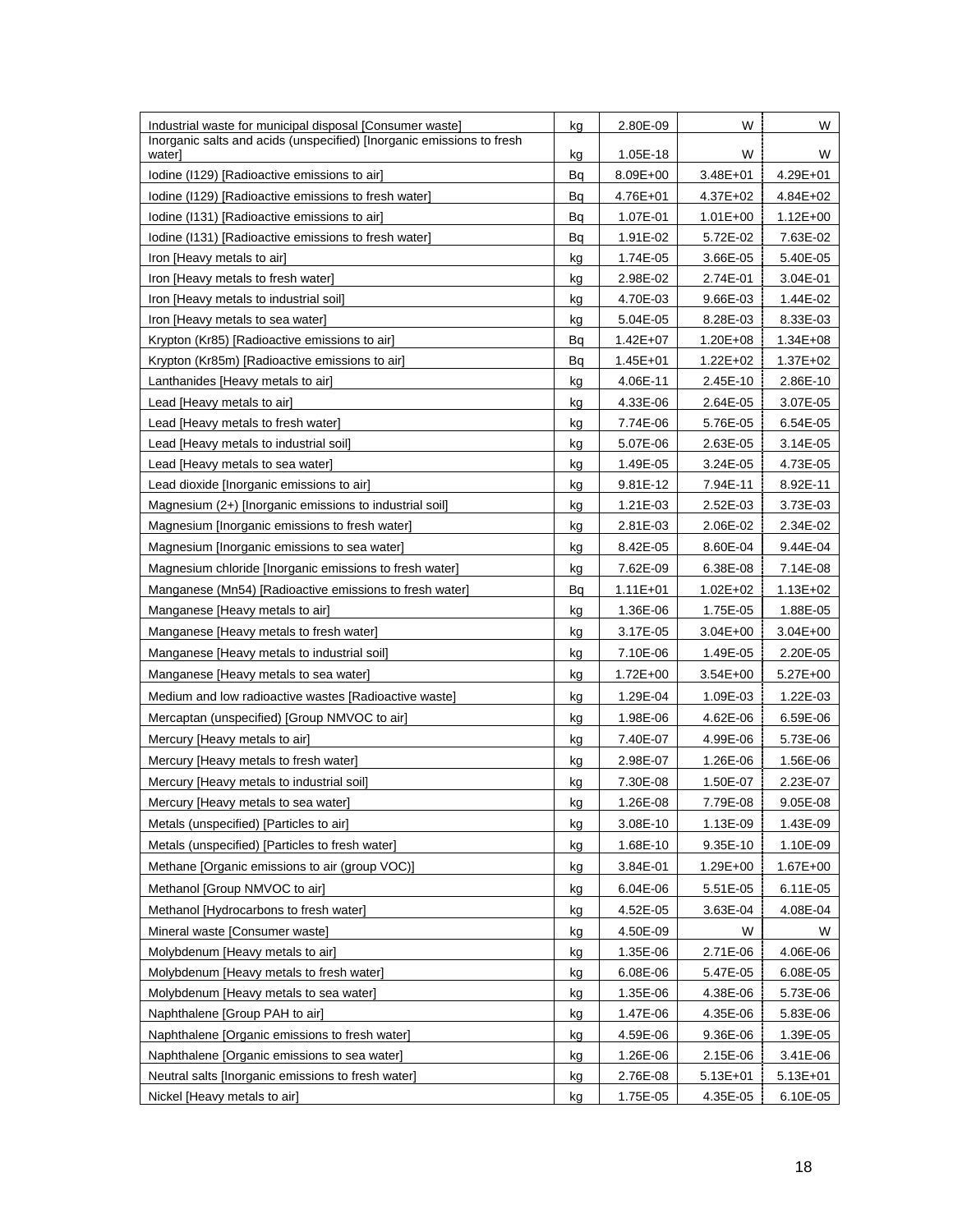| Nickel [Heavy metals to fresh water]                                                                                              | kg | 1.29E-05             | 4.32E-05             | 5.60E-05             |
|-----------------------------------------------------------------------------------------------------------------------------------|----|----------------------|----------------------|----------------------|
| Nickel [Heavy metals to industrial soil]                                                                                          | kg | 7.97E-07             | 4.44E-06             | 5.23E-06             |
| Nickel [Heavy metals to sea water]                                                                                                | kg | 1.02E-05             | 3.76E-05             | 4.78E-05             |
| Nitrate [Inorganic emissions to fresh water]                                                                                      | kg | 1.26E-03             | 1.06E-02             | 1.19E-02             |
| Nitrate [Inorganic emissions to sea water]                                                                                        | kg | 1.60E-05             | 3.14E-05             | 4.74E-05             |
| Nitrogen (atmospheric nitrogen) [Inorganic emissions to air]                                                                      | kg | 8.31E-03             | 7.18E-02             | 8.01E-02             |
| Nitrogen [Inorganic emissions to fresh water]                                                                                     | kg | 5.17E-03             | 2.23E-02             | 2.75E-02             |
| Nitrogen dioxide [Inorganic emissions to air]                                                                                     | kg | 9.06E-12             | 8.43E-11             | 9.33E-11             |
| Nitrogen monoxide [Inorganic emissions to air]                                                                                    | kg | 2.13E-09             | 8.20E-09             | 1.03E-08             |
| Nitrogen organic bounded [Inorganic emissions to fresh water]                                                                     | kg | 1.02E-03             | 2.06E-03             | 3.08E-03             |
| Nitrogen oxides [Inorganic emissions to air]                                                                                      | kg | 1.86E-01             | 9.63E-01             | $1.15E + 00$         |
| Nitrous oxide (laughing gas) [Inorganic emissions to air]                                                                         | kg | 1.23E-03             | 6.74E-03             | 7.96E-03             |
| NMVOC (unspecified) [Group NMVOC to air]                                                                                          | kg | 1.19E-02             | 3.41E-02             | 4.59E-02             |
| non used primary energy from water power [Other emissions to fresh<br>water]                                                      | MJ | 3.46E+00             | $2.80E + 01$         | $3.14E + 01$         |
| non used primary energy from wind power [Other emissions to air]                                                                  | MJ | 2.04E-03             | 1.41E-02             | 1.62E-02             |
| Octane [Group NMVOC to air]                                                                                                       | kg | 1.06E-04             | 2.03E-04             | 3.10E-04             |
| Oil (unspecified) [Hydrocarbons to fresh water]                                                                                   | kg | 1.42E-04             | 3.00E-04             | 4.42E-04             |
| Oil (unspecified) [Hydrocarbons to sea water]                                                                                     | kg | 6.29E-05             | 1.25E-04             | 1.87E-04             |
| Oil (unspecified) [Organic emissions to industrial soil]                                                                          | kg | 4.11E-04             | 1.31E-03             | 1.72E-03             |
| Organic chlorine compounds (unspecified) [Organic emissions to fresh<br>water]                                                    | kg | 1.36E-11             | 9.55E-11             | 1.09E-10             |
| Organic chlorine compounds [Organic emissions to air (group VOC)]                                                                 | kg | 1.26E-11             | 8.47E-11             | 9.73E-11             |
| Organic compounds (dissolved) [Organic emissions to fresh water]                                                                  | kg | 2.89E-11             | 2.70E-10             | 2.99E-10             |
| Organic compounds (unspecified) [Organic emissions to fresh water]                                                                | kg | 3.18E-22             | 1.15E-21             | 1.47E-21             |
| Organic waste [Consumer waste]                                                                                                    | kg | 1.59E-09             | W                    | W                    |
| Overburden (deposited) [Stockpile goods]                                                                                          | kg | $9.61E + 01$         | 7.25E+02             | $8.21E + 02$         |
| Oxygen [Inorganic emissions to air]                                                                                               | kg | 1.63E-01             | 6.94E-01             | 8.57E-01             |
| Oxygen [Renewable resources]                                                                                                      | kg | 7.81E-01             | 7.30E+00             | 8.08E+00             |
| Palladium [Heavy metals to air]                                                                                                   | kg | 2.80E-14             | 2.35E-13             | 2.63E-13             |
| Paper (unspecified) [Consumer waste]                                                                                              | kg | 2.74E-11             | W                    | W                    |
| Pentane (n-pentane) [Group NMVOC to air]                                                                                          | kg | 2.16E-03             | 7.04E-03             | 9.19E-03             |
| Phenanthrene [Group PAH to air]                                                                                                   | kg | 4.63E-07             | 1.37E-06             | 1.83E-06             |
| Phenol (hydroxy benzene) [Group NMVOC to air]                                                                                     | kg | 6.88E-05             | 1.43E-04             | 2.12E-04             |
| Phenol (hydroxy benzene) [Hydrocarbons to fresh water]                                                                            | kg | 1.75E-05             | 3.46E-05             | 5.21E-05             |
| Phenol (hydroxy benzene) [Hydrocarbons to sea water]                                                                              | kg | 1.05E-05             | 1.21E-05             | 2.26E-05             |
| Phosphate [Inorganic emissions to fresh water]                                                                                    | kg | 9.22E-05             | 2.01E-04             | 2.93E-04             |
| Phosphorus [Inorganic emissions to fresh water]                                                                                   | kg | 9.77E-06             | 2.30E-05             | 3.28E-05             |
| Phosphorus [Inorganic emissions to industrial soil]                                                                               | kg | 1.59E-04             | 3.95E-04             | 5.54E-04             |
| Plastic (unspecified) [Waste for recovery]                                                                                        | kg | 6.84E-12             | W                    | W                    |
| Plutonium (Pu alpha) [Radioactive emissions to air]                                                                               | Bq | 2.03E-01             | 7.78E-01             | 9.81E-01             |
| Plutonium (Pu alpha) [Radioactive emissions to fresh water]                                                                       | Вq | $1.31E + 00$         | $1.20E + 01$         | $1.33E + 01$         |
| Plutonium as residual product [Radioactive waste]                                                                                 | kg | 2.16E-07             | 1.83E-06             | 2.05E-06             |
| Polychlorinated biphenyls (PCB unspecified) [Halogenated organic<br>emissions to air]                                             | kg | 1.00E-08             | 3.33E-08             | 4.33E-08             |
| Polychlorinated dibenzo-p-dioxins (2,3,7,8 - TCDD) [Halogenated                                                                   |    |                      |                      |                      |
| organic emissions to air]<br>Polychlorinated dibenzo-p-dioxins (2,3,7,8 - TCDD) [Halogenated<br>organic emissions to fresh water] | kg | 2.84E-12<br>9.38E-19 | 2.10E-11<br>9.93E-13 | 2.39E-11<br>9.93E-13 |
| Polycyclic aromatic hydrocarbons (PAH) [Group PAH to air]                                                                         | kg | 8.65E-05             | 1.77E-04             | 2.63E-04             |
| Polycyclic aromatic hydrocarbons (PAH, unspec.) [Hydrocarbons to                                                                  | kg |                      |                      |                      |
| fresh water]                                                                                                                      | kg | 3.51E-06             | 2.37E-05             | 2.72E-05             |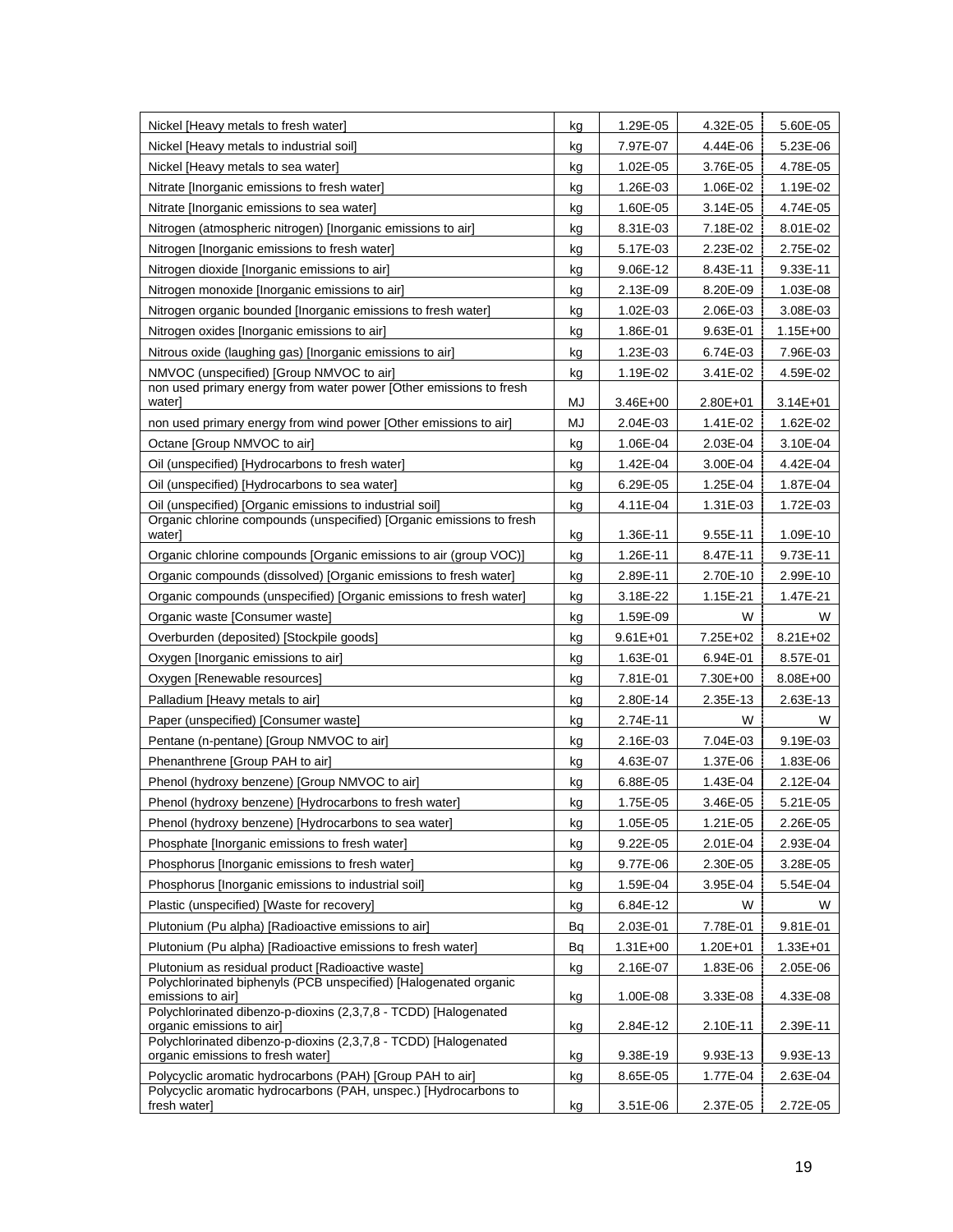| Potassium (+) [Inorganic emissions to industrial soil]                      | kg | 5.00E-05     | 1.03E-04     | 1.52E-04     |
|-----------------------------------------------------------------------------|----|--------------|--------------|--------------|
| Potassium [Inorganic emissions to fresh water]                              | kg | 2.71E-04     | 6.36E-04     | 9.07E-04     |
| Propane [Group NMVOC to air]                                                | kg | 2.90E-02     | 6.69E-02     | 9.59E-02     |
| Propene (propylene) [Group NMVOC to air]                                    | kg | 1.58E-05     | 1.34E-04     | 1.50E-04     |
| Propionic acid (propane acid) [Group NMVOC to air]                          | kg | 1.95E-09     | 2.43E-08     | 2.63E-08     |
| R 11 (trichlorofluoromethane) [Halogenated organic emissions to air]        | kg | 2.36E-06     | 2.00E-05     | 2.23E-05     |
| R 114 (dichlorotetrafluoroethane) [Halogenated organic emissions to<br>airl | kg | 2.42E-06     | 2.05E-05     | 2.29E-05     |
| R 12 (dichlorodifluoromethane) [Halogenated organic emissions to air]       | kg | 5.07E-07     | 4.30E-06     | 4.80E-06     |
| R 13 (chlorotrifluoromethane) [Halogenated organic emissions to air]        | kg | 3.19E-07     | 2.70E-06     | 3.02E-06     |
| R 22 (chlorodifluoromethane) [Halogenated organic emissions to air]         | kg | 5.54E-07     | 4.70E-06     | 5.25E-06     |
| Radioactive tailings [Radioactive waste]                                    | kg | 6.37E-02     | 5.40E-01     | 6.04E-01     |
| Radium (Ra226) [Radioactive emissions to fresh water]                       | Bq | $6.26E + 03$ | $5.30E + 04$ | $5.92E + 04$ |
| Radon (Rn222) [Radioactive emissions to air]                                | Bq | 2.07E+05     | $1.75E + 06$ | $1.96E + 06$ |
| Rhodium [Heavy metals to air]                                               | kg | 2.70E-14     | 2.26E-13     | 2.53E-13     |
| Ruthenium (Ru106) [Radioactive emissions to fresh water]                    | Вq | 3.79E-01     | $3.21E + 00$ | $3.59E + 00$ |
| Scandium [Inorganic emissions to air]                                       | kg | 1.86E-11     | 1.08E-10     | 1.26E-10     |
| Selenium [Heavy metals to air]                                              | kg | 1.11E-05     | 9.11E-05     | 1.02E-04     |
| Selenium [Heavy metals to fresh water]                                      | kg | 1.56E-06     | 1.30E-05     | 1.46E-05     |
| Silicate particles [Inorganic emissions to fresh water]                     | kg | 2.48E-09     | 8.33E-09     | 1.08E-08     |
| Silver (Ag110m) [Radioactive emissions to fresh water]                      | Bq | 4.99E-04     | 4.58E-03     | 5.08E-03     |
| Silver [Heavy metals to air]                                                | kg | 3.34E-07     | 1.38E-04     | 1.38E-04     |
| Silver [Heavy metals to fresh water]                                        | kg | 5.03E-07     | 1.00E-06     | 1.51E-06     |
| Silver [Heavy metals to sea water]                                          | kg | 7.76E-05     | 1.59E-04     | 2.37E-04     |
| Slag (deposited) [Stockpile goods]                                          | kg | 1.42E-02     | 1.21E-01     | 1.35E-01     |
| Slag (Uranium conversion) [Radioactive waste]                               | kg | 2.41E-04     | 2.04E-03     | 2.28E-03     |
| Sludge [Hazardous waste]                                                    | kg | 1.55E-06     | $0.00E + 00$ | $0.00E + 00$ |
| Sodium (+) [Inorganic emissions to industrial soil]                         | kg | 1.93E-02     | 4.30E-02     | 6.23E-02     |
| Sodium [Inorganic emissions to fresh water]                                 | kg | 1.16E-02     | 6.59E-02     | 7.74E-02     |
| Sodium [Inorganic emissions to sea water]                                   | kg | 5.13E-04     | 2.68E-02     | 2.73E-02     |
| Sodium chloride (rock salt) [Inorganic emissions to fresh water]            | kg | 3.47E-09     | 3.24E-08     | 3.59E-08     |
| Sodium hypochlorite [Inorganic emissions to fresh water]                    | kg | 7.83E-10     | 4.50E-09     | 5.27E-09     |
| Soil loss by erosion into water [Particles to fresh water]                  | kg | 1.11E-07     | 2.56E-07     | 3.67E-07     |
| Solids (dissolved) [Analytical measures to fresh water]                     | kg | 4.04E-04     | 3.42E-03     | 3.82E-03     |
| Solids (suspended) [Particles to fresh water]                               | kg | 2.53E-01     | 8.60E-01     | 1.11E+00     |
| Solids (suspended) [Particles to sea water]                                 | kg | 7.50E-01     | 2.50E+00     | $3.25E + 00$ |
| Spoil (deposited) [Stockpile goods]                                         | kg | 7.48E-01     | 2.70E+00     | 3.45E+00     |
| Steam [Inorganic emissions to air]                                          | kg | $1.13E + 02$ | $9.48E + 02$ | $1.06E + 03$ |
| Strontium (Sr90) [Radioactive emissions to fresh water]                     | Вq | 1.59E+01     | 1.46E+02     | $1.62E + 02$ |
| Strontium [Heavy metals to fresh water]                                     | kg | 1.17E-04     | 5.76E-04     | 6.93E-04     |
| Strontium [Heavy metals to industrial soil]                                 | kg | 9.79E-04     | 2.43E-03     | 3.40E-03     |
| Strontium [Heavy metals to sea water]                                       | kg | 3.09E-04     | 6.36E-04     | 9.45E-04     |
| Strontium [Inorganic emissions to air]                                      | kg | $2.47E + 00$ | $9.44E + 00$ | $1.19E + 01$ |
| Styrene [Group NMVOC to air]                                                | kg | 5.52E-12     | 3.84E-11     | 4.39E-11     |
| Sulphate [Inorganic emissions to fresh water]                               | kg | 8.79E-02     | 4.71E-01     | 5.59E-01     |
| Sulphate [Inorganic emissions to industrial soil]                           | kg | 4.54E-03     | 9.35E-03     | 1.39E-02     |
| Sulphate [Inorganic emissions to sea water]                                 | kg | 7.27E-04     | 9.72E-04     | 1.70E-03     |
| Sulphide [Inorganic emissions to fresh water]                               | kg | 5.64E-04     | 1.17E-03     | 1.74E-03     |
| Sulphide [Inorganic emissions to industrial soil]                           | kg | 2.00E-03     | 4.13E-03     | 6.12E-03     |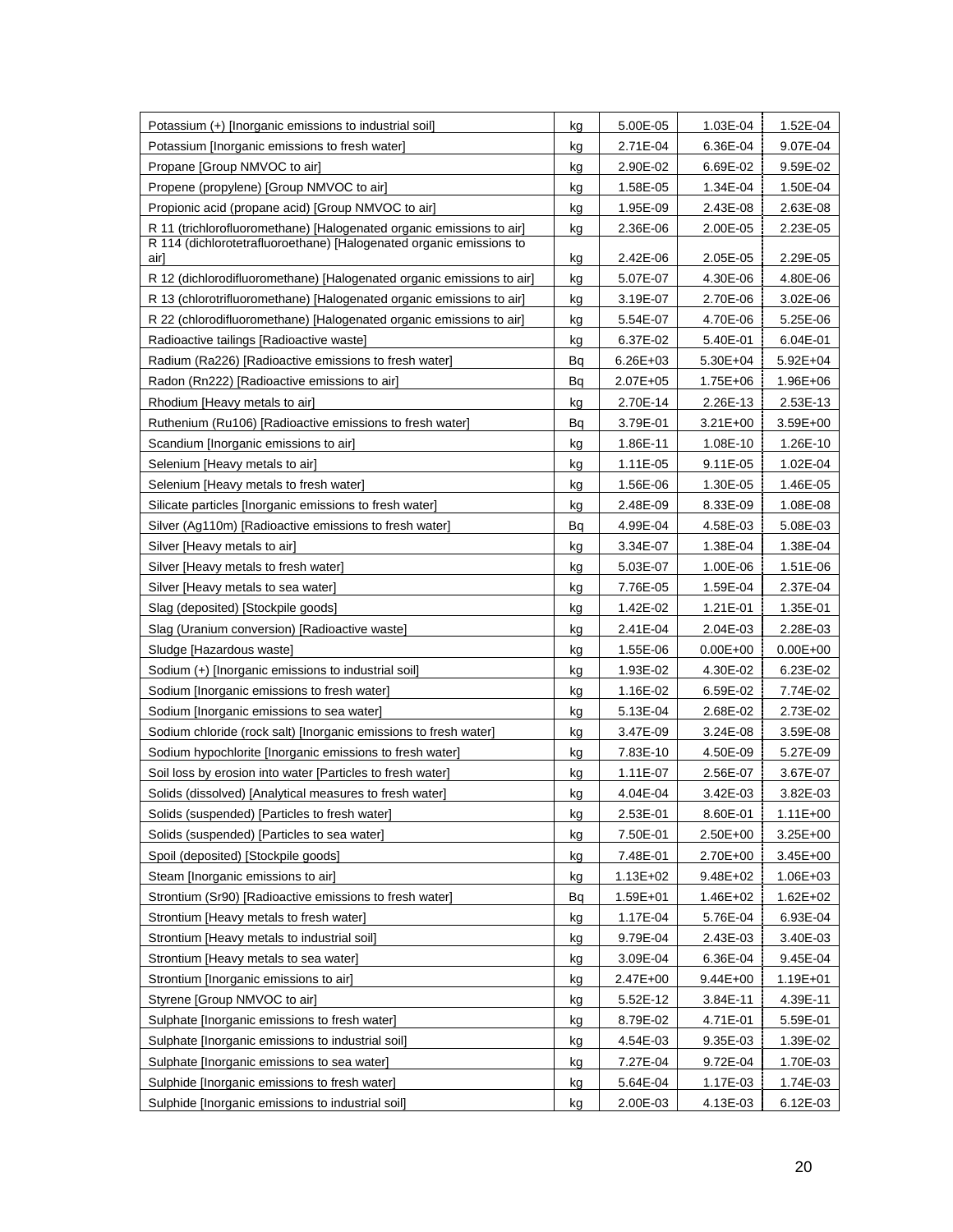| Sulphide [Inorganic emissions to sea water]                                                                  | kg | 5.26E-04     | 8.54E-04     | 1.38E-03     |
|--------------------------------------------------------------------------------------------------------------|----|--------------|--------------|--------------|
| Sulphite [Inorganic emissions to fresh water]                                                                | kg | 2.37E-05     | 2.01E-04     | 2.25E-04     |
| Sulphur [Inorganic emissions to fresh water]                                                                 | kg | 1.69E-05     | 3.23E-05     | 4.91E-05     |
| Sulphur [Inorganic emissions to sea water]                                                                   | kg | 1.30E-05     | 2.48E-05     | 3.77E-05     |
| Sulphur dioxide [Inorganic emissions to air]                                                                 | kg | 3.61E-01     | $2.27E + 00$ | 2.63E+00     |
| Sulphur hexafluoride [Inorganic emissions to air]                                                            | kg | 7.23E-10     | 5.87E-09     | 6.59E-09     |
| Sulphuric acid [Inorganic emissions to air]                                                                  | kg | 1.30E-06     | 3.09E-06     | 4.39E-06     |
| Sulphuric acid [Inorganic emissions to fresh water]                                                          | kg | 5.72E-07     | 3.69E-06     | 4.26E-06     |
| Tailings [Stockpile goods]                                                                                   | kg | 6.10E-08     | W            | W            |
| Tellurium [Heavy metals to air]                                                                              | kg | 1.61E-09     | 5.86E-09     | 7.48E-09     |
| Tetrafluoromethane [Halogenated organic emissions to air]                                                    | kg | 1.16E-08     | 6.66E-08     | 7.83E-08     |
| Thallium [Heavy metals to air]                                                                               | kg | 1.22E-08     | 3.35E-08     | 4.54E-08     |
| Thallium [Heavy metals to fresh water]                                                                       | kg | 1.93E-09     | 1.64E-08     | 1.84E-08     |
| Tin [Heavy metals to air]                                                                                    | kg | 4.10E-06     | 3.47E-05     | 3.88E-05     |
| Tin [Heavy metals to fresh water]                                                                            | kg | 4.75E-07     | 8.91E-07     | 1.37E-06     |
| Tin [Heavy metals to sea water]                                                                              | kg | 5.78E-07     | 1.12E-06     | 1.70E-06     |
| Tin oxide [Inorganic emissions to air]                                                                       | kg | 8.53E-13     | 6.91E-12     | 7.76E-12     |
| Titanium [Heavy metals to air]                                                                               | kg | 4.25E-08     | 9.99E-08     | 1.42E-07     |
| Titanium [Heavy metals to fresh water]                                                                       | kg | 7.97E-07     | 6.03E-06     | 6.83E-06     |
| Titanium [Heavy metals to sea water]                                                                         | kg | 6.96E-09     | 2.02E-07     | 2.09E-07     |
| Toluene (methyl benzene) [Group NMVOC to air]                                                                | kg | 8.28E-05     | 6.59E-04     | 7.41E-04     |
| Toluene (methyl benzene) [Hydrocarbons to fresh water]                                                       | kg | 3.18E-05     | 8.56E-05     | 1.17E-04     |
| Toluene (methyl benzene) [Hydrocarbons to sea water]                                                         | kg | 1.63E-05     | 2.94E-05     | 4.57E-05     |
| Total dissolved organic bounded carbon [Analytical measures to fresh                                         |    |              |              |              |
| water]                                                                                                       | kg | 4.17E-10     | 3.87E-09     | 4.29E-09     |
| Total organic bounded carbon [Analytical measures to fresh water]                                            | kg | 3.30E-04     | 1.13E-03     | 1.46E-03     |
| Total organic bounded carbon [Analytical measures to sea water]                                              | kg | 1.00E-03     | 3.32E-03     | 4.32E-03     |
| Trimethylbenzene [Group NMVOC to air]                                                                        | kg | 8.31E-12     | 6.73E-11     | 7.56E-11     |
| Unused primary energy from geothermal [Other emissions to fresh<br>water]                                    | MJ | 2.30E+00     | $1.92E + 01$ | $2.15E + 01$ |
| Unused primary energy from solar energy [Other emissions to air]                                             | MJ | 8.72E-02     | 7.38E-01     | 8.25E-01     |
| Uranium (total) [Radioactive emissions to air]                                                               | Вq | $1.84E + 01$ | $5.91E + 01$ | 7.74E+01     |
| Uranium (U234) [Radioactive emissions to air]                                                                | Вq | $1.24E + 00$ | 8.10E+00     | $9.33E + 00$ |
| Uranium (U235) [Radioactive emissions to air]                                                                | Вq | 1.58E-01     | 9.22E-01     | $1.08E + 00$ |
| Uranium (U238) [Radioactive emissions to air]                                                                | Bq | $1.20E + 00$ | $3.82E + 01$ | $3.94E + 01$ |
| Uranium [Radioactive emissions to fresh water]                                                               | Вq | $9.93E + 01$ | $9.12E + 02$ | $1.01E + 03$ |
| Uranium depleted [Radioactive waste]                                                                         | kg | 2.49E-04     | $2.11E - 03$ | 2.36E-03     |
| Used air [Other emissions to air]                                                                            | kg | 3.63E-01     | 1.38E+00     | 1.59E+00     |
| Used oil [Hazardous waste for recovery]                                                                      | kg | 1.71E-12     | W            | W            |
| Vanadium [Heavy metals to air]                                                                               | kg | 4.08E-05     | 7.61E-05     | 1.17E-04     |
| Vanadium [Heavy metals to fresh water]                                                                       | kg | 6.06E-04     | 1.26E-03     | 1.86E-03     |
|                                                                                                              |    | 6.46E-06     | 1.75E-05     |              |
| Vanadium [Heavy metals to sea water]<br>Vinyl chloride (VCM; chloroethene) [Halogenated organic emissions to | kg |              |              | 2.39E-05     |
| airi                                                                                                         | kg | 1.49E-07     | 3.50E-07     | 4.99E-07     |
| Vinyl chloride (VCM; chloroethene) [Halogenated organic emissions to<br>fresh water]                         | kg | 5.20E-12     | 4.86E-11     | 5.38E-11     |
| VOC (unspecified) [Organic emissions to air (group VOC)]                                                     | kg | 1.51E-04     | 5.06E-04     | 6.57E-04     |
| Waste heat [Other emissions to air]                                                                          | MJ | 4.11E+02     | 3.80E+03     | 4.21E+03     |
| Waste heat [Other emissions to fresh water]                                                                  | MJ | 1.89E+02     | $6.58E + 02$ | 8.46E+02     |
| Waste radioactive [Radioactive waste]                                                                        | kg | 2.16E-04     | 1.83E-03     | 2.05E-03     |
| Waste water processing residue [Hazardous waste for recovery]                                                | kg | 9.46E-06     | W            | W            |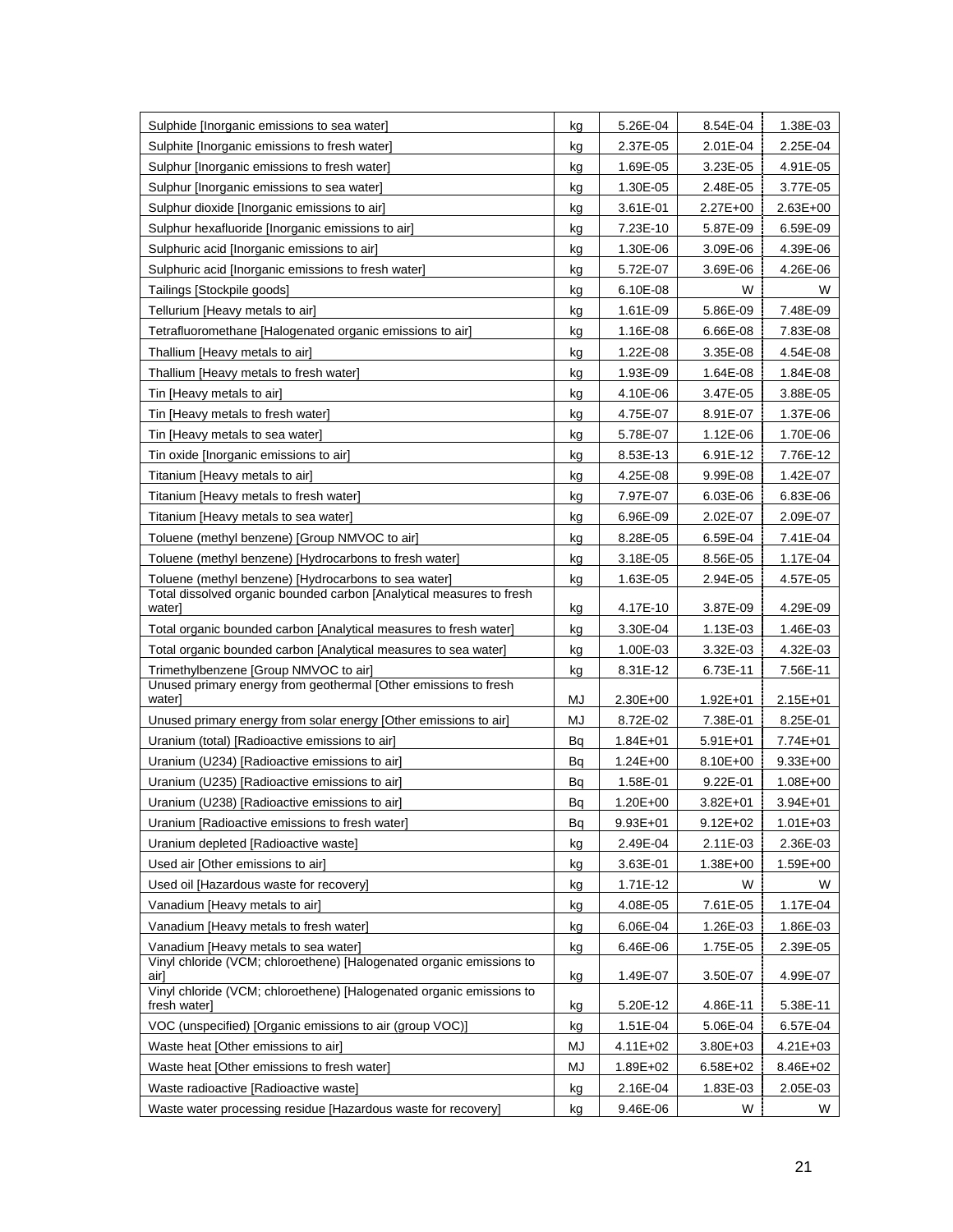| Water (boiler feed water) [Operating materials]                  | ka | 1.88E-04     | W            | W            |
|------------------------------------------------------------------|----|--------------|--------------|--------------|
| Water (river water) [Water]                                      | kg | $3.64E + 02$ | $2.73E + 03$ | $3.09E + 03$ |
| Water (sea water) [Water]                                        | kg | 2.52E-02     | 3.39E-01     | 3.64E-01     |
| Wood (dust) [Particles to air]                                   | kg | 3.15E-10     | 2.55E-09     | 2.87E-09     |
| Xenon (Xe131m) [Radioactive emissions to air]                    | Bq | 1.16E+01     | $9.80E + 01$ | 1.10E+02     |
| Xenon (Xe133) [Radioactive emissions to air]                     | Bq | 1.88E+03     | $1.59E + 04$ | $1.78E + 04$ |
| Xenon (Xe133m) [Radioactive emissions to air]                    | Bq | $1.51E + 01$ | $1.28E + 02$ | 1.43E+02     |
| Xenon (Xe135) [Radioactive emissions to air]                     | Bq | $5.33E + 02$ | $4.51E + 03$ | $5.05E + 03$ |
| Xenon (Xe135m) [Radioactive emissions to air]                    | Bq | $9.36E + 01$ | 7.92E+02     | 8.86E+02     |
| Xenon (Xe137) [Radioactive emissions to air]                     | Bq | 1.64E-01     | $1.39E + 00$ | $1.55E + 00$ |
| Xenon (Xe138) [Radioactive emissions to air]                     | Bq | $2.12E + 01$ | $1.79E + 02$ | $2.00E + 02$ |
| Xylene (dimethyl benzene) [Group NMVOC to air]                   | kg | 7.29E-04     | 6.16E-03     | 6.89E-03     |
| Xylene (isomers; dimethyl benzene) [Hydrocarbons to fresh water] | kg | 3.70E-06     | 8.80E-06     | 1.25E-05     |
| Xylene (isomers; dimethyl benzene) [Hydrocarbons to sea water]   | kg | 1.90E-05     | 3.75E-05     | 5.64E-05     |
| Zinc [Heavy metals to air]                                       | kg | 7.84E-06     | 5.34E-05     | 6.12E-05     |
| Zinc [Heavy metals to fresh water]                               | kg | 1.80E-05     | 6.10E-05     | 7.90E-05     |
| Zinc [Heavy metals to industrial soil]                           | kg | 4.72E-05     | 1.11E-04     | 1.58E-04     |
| Zinc [Heavy metals to sea water]                                 | kg | 5.24E-05     | 1.03E-04     | 1.56E-04     |
| Zinc oxide [Inorganic emissions to air]                          | kg | 1.71E-12     | 1.38E-11     | 1.55E-11     |
| Zinc sulphate [Inorganic emissions to air]                       | kg | 1.15E-07     | 3.82E-07     | 4.97E-07     |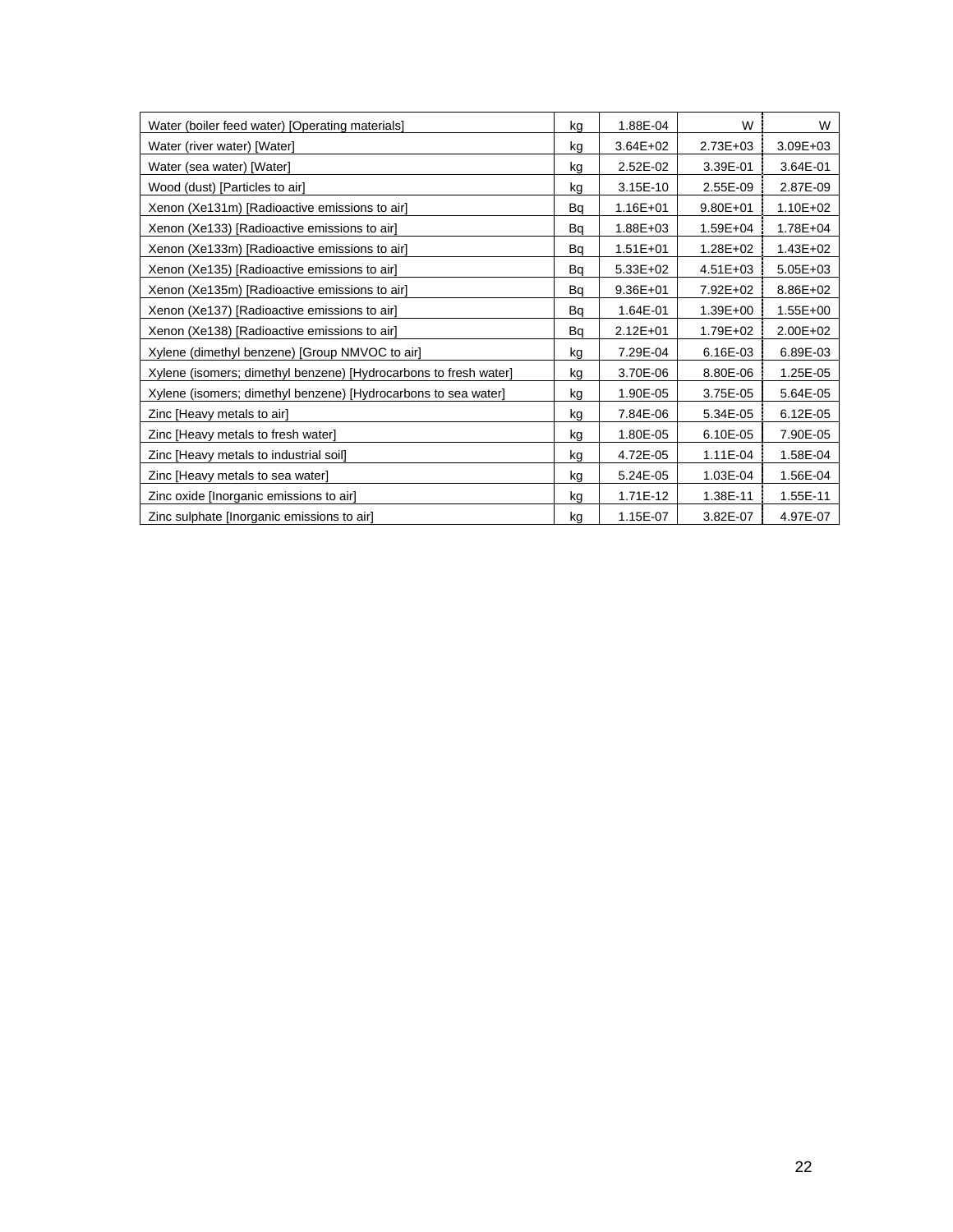<span id="page-25-1"></span><span id="page-25-0"></span>

| <b>Input Description</b>   | Quarrying | Processing   | <b>Input Description</b>   | Quarrying | Processing       |
|----------------------------|-----------|--------------|----------------------------|-----------|------------------|
| 5X compound                |           | X            | Lime                       |           | X                |
| Abrasive grit              | X         |              | Lubricant                  |           | X                |
| Air tool oil               |           | X            | Lumber                     | X         | X                |
| Antifreeze                 | X         |              | <b>Machine filters</b>     | X         |                  |
| <b>Backers</b>             |           | X            | Masks                      |           | X                |
| Carbide tooling            |           | X            | Motor Oil                  | X         | X                |
| Circular blades            |           | X            | Oil filters                | X         |                  |
| Couplings                  | X         |              | Pallets                    |           | X                |
| Cutting tools              |           | X            | Plywood                    |           | X                |
| Denatured alcohol          |           | X            | Polishing bricks           |           | X                |
| Detonating cord            | X         |              | Polishing pads             |           | X                |
| Diamond wire               |           | X            | Propane bottles            |           | X                |
| Diamond anchor bits        |           | X            | Rags                       |           | X                |
| Diamond CNC wheels         |           | X            | Resin                      |           | X                |
| Diamond core drill bits    |           | X            | Resin tooling with plastic |           | $\boldsymbol{x}$ |
| Diamond matrix pads        |           | X            | Rods                       |           | X                |
| Diamond routers            |           | $\mathsf{x}$ | Sandpaper                  |           | X                |
| Diamond saw blades         |           | X            | Sealant                    |           | X                |
| Diamond segments           |           | X            | Shims & wedges             | X         |                  |
| Diamond tooling with metal |           | X            | Spray bottles              |           | X                |
| Diamond wire               | χ         |              | Squeegees                  |           | X                |
| Drill bits                 | X         |              | Steel bladders             | X         |                  |
| Drill bits                 |           | X            | Steel shot                 |           | X                |
| Drill oil                  | X         |              | Steel wire                 | X         |                  |
| Drill rods                 | X         |              | Styrofoam boards           |           | X                |
| Drill steel                | χ         |              | Tape                       |           | X                |
| Dust bags                  | X         |              | Tape measures              |           | X                |
| Enhancers                  |           | X            | Timbers                    |           | X                |
| Expanding mortar           | X         |              | Tin oxide                  |           | X                |
| Explosives                 | X         |              | <b>Tires</b>               |           | X                |
| Gang saw blades            |           | X            | Twisted wire               | X         |                  |
| Garnet                     |           | X            | Wax paper                  |           | X                |
| Glue                       |           | X            | Wax                        |           | X                |
| Grinding wheels            |           | X            | Wire rope                  | X         |                  |
| Hydraulic fluid            |           | X            |                            |           |                  |

Table 5. Other ancillary inputs for granite quarrying and processing.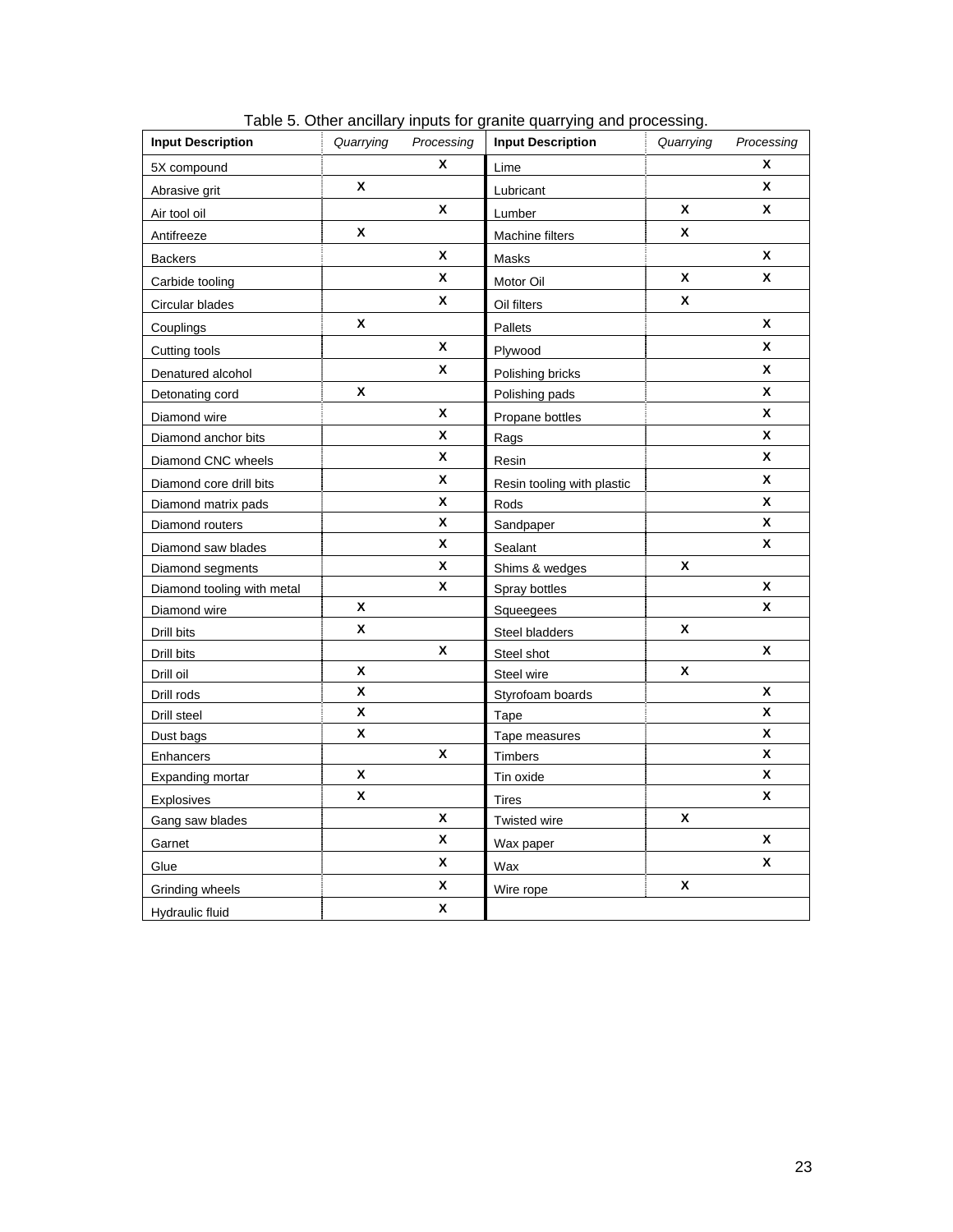| <b>Output Description</b> | Quarrying | Processing |
|---------------------------|-----------|------------|
| Absorbent                 |           | X          |
| Aluminum                  |           | χ          |
| Antifreeze                | X         | χ          |
| Calcium slurry/sludge     |           | χ          |
| Carbide tooling           |           | X          |
| Circular blades           |           | X          |
| Copper Wire               |           | x          |
| Couplings                 | X         |            |
| Detonating cord           | X         |            |
| Diamond wire              |           | x          |
| Diamond anchor bits       |           | χ          |
| Diamond CNC wheels        |           | X          |
| Diamond core drill bits   |           | X          |
| Diamond matrix pads       |           | X          |
| Diamond saw blades        |           | χ          |
| Diamond segments          |           | χ          |
| Diamond wire              | χ         |            |
| Drill bits                | χ         |            |
| Drill oil                 | χ         |            |
| Drill rods                | χ         |            |
| Drill steel               | X         |            |
| Dust bags                 | χ         |            |
| Expanding mortar          | X         |            |
| Gang saw blades           |           | x          |
| Grinding wheels           |           | χ          |
| Machine filters           | χ         |            |
| Motor Oil                 | χ         | X          |
| Oil filters               | X         | X          |
| Plastic template material |           | χ          |
| Polishing bricks          |           | χ          |
| Polishing pads            |           | X          |
| Scrap stone               | χ         | χ          |
| Shims & wedges            | χ         |            |
| Steel bladders            | χ         |            |
| Steel clips               |           | X          |
| <b>Tires</b>              | x         | x          |
| Twisted wire              | χ         |            |
| Wire rope                 | X         |            |

<span id="page-26-1"></span><span id="page-26-0"></span>Table 6. Other ancillary outputs for granite quarrying and processing.